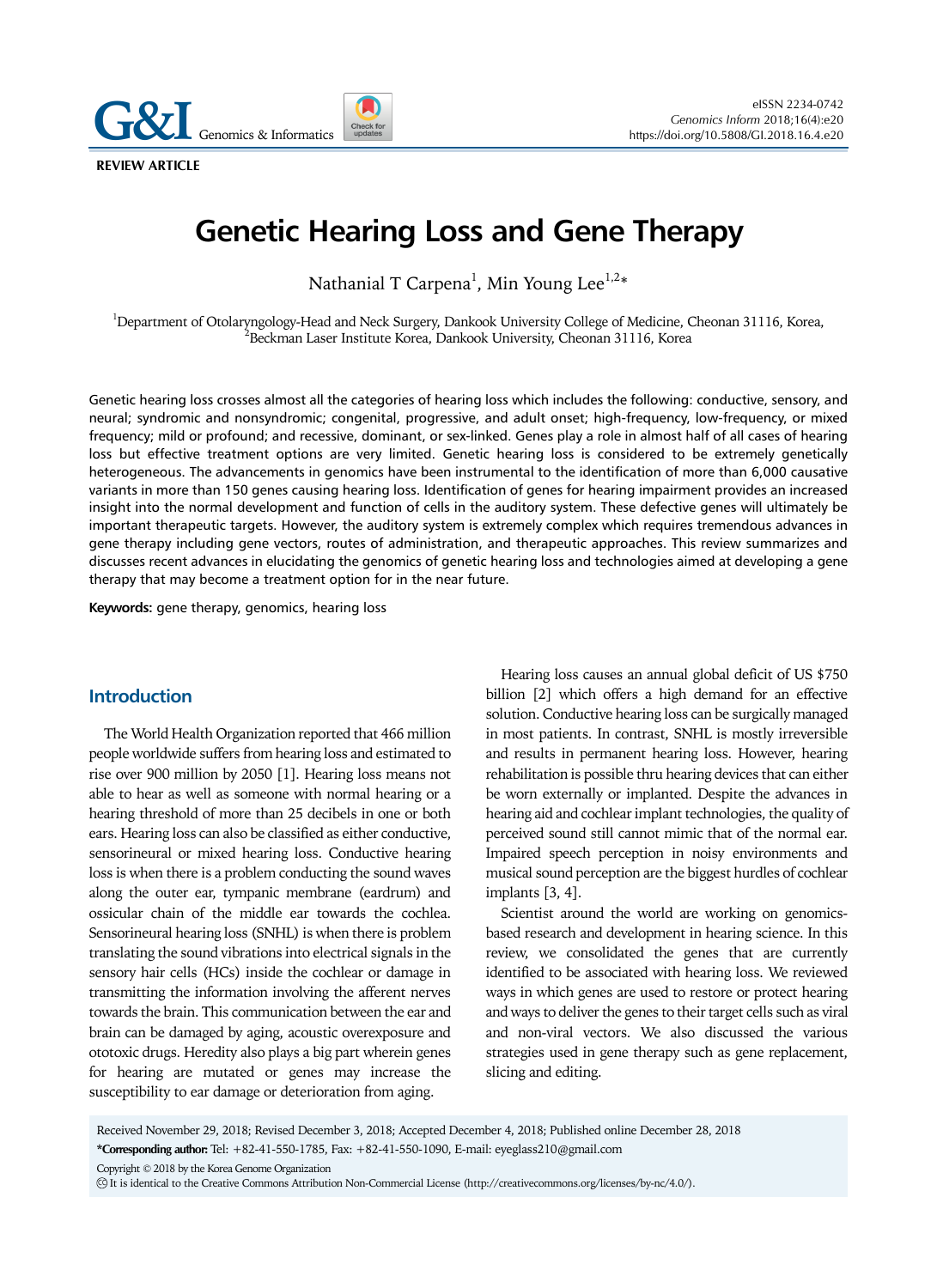## **Genetic Hearing Loss**

### **Syndromic vs. nonsyndromic hearing loss**

Clinically, hearing impairment may be associated with other disorders (syndromic) or it may only be a symptom (nonsyndromic). Syndromic hearing loss occurs with malformations of the external ear, together with other malformations in other organs or organ systems. Nonsyndromic hearing loss has no associated visible deformities or the external ear or any related medical conditions, but could be associated with problems of the middle or inner ear.

### **Deafness genes**

Genes are responsible for hearing loss among 50%–60% of children born with hearing loss [5]. According to the Hereditary Hearing Loss Homepage [6] to date, there is a total of 112 non-syndromic hearing loss genes that has been identified (Fig. 1), 71 autosomal recessive (Table 1) [7-125], 45 autosomal dominant (Table 2) [126-207], and 5 X-linked and 1 non-syndromic genes (Table 3) [208-218]. The most common cause of severe-to-profound nonsyndromic hearing loss in most populations is the autosomal recessive mutation of *GJB2*. While the most common cause of mild-to-moderate hearing loss is the autosomal recessive mutation on *STRC* [219]. On the other hand, about 30% of inherited hearing loss is associated with a syndrome [220]. Syndromic hearing impairment tends to be less genetically



**Fig. 1.** Inheritance pattern of identified genes for genetic hearing loss. Drawn with data adapted from Hereditary Hearing Loss Homepage [6]. heterogeneous than nonsyndromic, but more than one locus has been identified for several syndromes. There are currently 11 syndromes (Table 4) [221-265] associated with hearing loss with a total of 47 syndromic hearing loss genes with 27 autosomal recessive, 13 autosomal dominant, 4 autosomal dominant or recessive and 2 X-linked recessive pattern of inheritance.

#### **Relevance of genomics in hearing loss**

With the rapid advancement of genomics, it became possible to establish high-resolution genetic and physical maps, genomic and cDNA libraries which made it easier to correlate the genes for hearing loss. The establishment of the human fetal cochlear cDNA library gave way to the cloning of majority of the genes identified related to hearing loss [266]. Screening strategies can be made in combination with next-generation sequencing platforms to study sets of deafness subjects who are likely to have the same defective gene to effectively diagnose patients with genetic hearing loss [267].

#### **Gene therapy**

As mentioned above, genetic hearing loss can now be screened *in utero*. In principle, gene therapy can fix a genetic mutation like the ones involving hearing genes removing or replacing the defective gene or supplying the absent gene.

However, compared to other target organs for gene therapy, there are several obstacles related to the anatomy of the inner ear. The cochlea is a spiraled and fluid-filled cavity in a bony labyrinth that is very vulnerable to changes which affect the conversion of sound vibration into electrical signals. Consequently, maintaining this homeostasis is the biggest challenge in delivering any kind of therapeutic products into the inner ear. Different routes of administration have been explored with various purposes, such as efficiency in transduction and reduced cochlear toxicity. The most successful way to deliver therapeutic agents to the cochlea is an intracochlear approach through the round window membrane (RWM). The RWM is a semipermeable soft tissue separating the middle and inner ear. It allows low molecular weight molecules to up to molecules with molecular weight 45,000 under normal physiological conditions [268]. Direct injection through the RWM can also be done with a microsyringe and a narrow-gauge needle. Another option is to insert material inside the cochlear cavity to create an opening, in a procedure called a cochleostomy. This was the approach used by our group to inject material into the three cochlear cavities (scala vestibule, scala media, and scala tympani) [269, 270].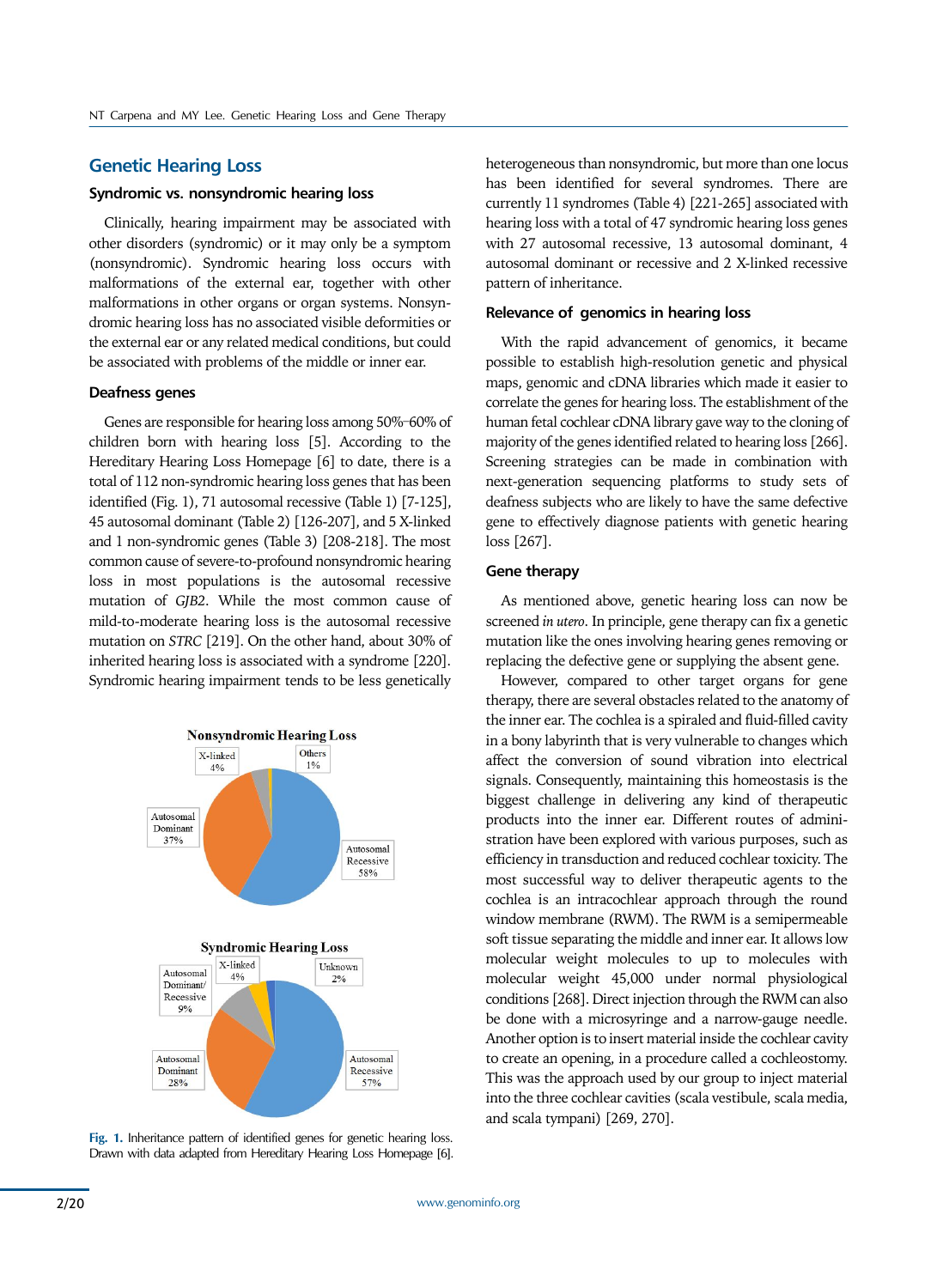| Locus (OMIM)        | Location        | Gene (OMIM)    | Key references (PubMed)      |
|---------------------|-----------------|----------------|------------------------------|
| DFNB1A              | 13q12           | CJB2           | [7, 8]                       |
| DFNB1B              | 13q12           | CJB6           | $[9]$                        |
| DFNB <sub>2</sub>   | 11q13.5         | MYO7A          | $[10-12]$                    |
| DFNB3               | 17p11.2         | MYO15A         | [13, 14]                     |
| DFNB4               | 7q31            | SLC26A4        | [15, 16]                     |
| DFNB5 (see note 1)  | 14q12           | Unknown        | $[17]$                       |
| DFNB6               | 3p14-p21        | TMIE           | [18, 19]                     |
| <b>DFNB7/11</b>     | 9q13-q21        | TMC1           | $[20-22]$                    |
| <b>DFNB8/10</b>     | 21q22           | TMPRSS3        | $[23-25]$                    |
| DFNB9 (see note 2)  | 2p22-p23        | <b>OTOF</b>    | [26, 27]                     |
| DFNB10              | See DFNB8       |                | $\qquad \qquad \blacksquare$ |
| DFNB11              | See DFNB7       |                |                              |
| DFNB12              | $10q21-q22$     | CDH23          | [28, 29]                     |
| DFNB13              | 7q34-36         | Unknown        | $[30]$                       |
| DFNB14              | 7q31            | Unknown        | $[31]$                       |
| DFNB15/ 72/95       | 3q21-q25,19p13  | GIPC3          | $[32-34]$                    |
| DFNB16              | $15q21-q22$     | STRC           | $[35]$                       |
| DFNB17              | 7q31            | Unknown        | $[36]$                       |
| DFNB18              | 11p14-15.1      | USH1C          | $[37-39]$                    |
| DFNB18B             | 11p15.1         | <b>OTOG</b>    | $[40]$                       |
| DFNB19              | 18p11           | Unknown        | $[41]$                       |
| DFNB20              | $11q25$ -qter   | Unknown        | $[42]$                       |
| DFNB21              | 11q             | <b>TECTA</b>   | $[43]$                       |
| DFNB22              | 16p12.2         | <b>OTOA</b>    | $[44]$                       |
| DFNB23              | 10p11.2-q21     | PCDH15         | $[45]$                       |
| DFNB24              | 11q23           | <b>RDX</b>     | $[46]$                       |
| DFNB25              | 4p13            | GRXCR1         | $[47]$                       |
| DFNB26 (see note 3) | 4q31            | GAB1           | $[48]$                       |
| DFNB27              | 2q23-q31        | Unknown        | $[49]$                       |
| DFNB28              | 22q13           | <b>TRIOBP</b>  | [50, 51]                     |
| DFNB29              | 21q22           | CLDN14         | $[52]$                       |
| DFNB30              | 10p11.1         | MYO3A          | $[53]$                       |
| DFNB31              | 9q32-q34        | <b>WHRN</b>    | [54, 55]                     |
| DFNB32/105          | 1p13.3-22.1     | CDC14A         | [56, 57]                     |
| DFNB33              | 9q34.3          | Unknown        | $[58]$                       |
| DFNB35              | 14q24.1-24.3    | ESRRB          | [59, 60]                     |
| DFNB36              | 1p36.3          | <b>ESPN</b>    | $[61]$                       |
| DFNB37              | 6q13            | MYO6           | $[62]$                       |
| DFNB38              | 6q26-q27        | Unknown        | $[63]$                       |
| DFNB39              | 7q21.1          | HGF            | $[64]$                       |
| DFNB40              | 22q             | Unknown        | $[65]$                       |
| DFNB42              | 3q13.31-q22.3   | ILDR1          | [66, 67]                     |
| DFNB44              | 7p14.1-q11.22   | ADCY1          | [68, 69]                     |
| DFNB45              | 1q43-q44        | Unknown        | $[70]$                       |
| DFNB46              | 18p11.32-p11.31 | Unknown        | $[71]$                       |
| DFNB47              | 2p25.1-p24.3    | Unknown        | $[72]$                       |
| DFNB48              | 15q23-q25.1     | CIB2           | $[73]$                       |
| DFNB49              | 5q12.3-q14.1    | MARVELD2/BDP1  | $[74 - 76]$                  |
| DFNB51              | 11p13-p12       | Unknown        | $[77]$                       |
| DFNB53              | 6p21.3          | <b>COL11A2</b> | $[78]$                       |
| DFNB55              | 4q12-q13.2      | Unknown        | $[79]$                       |
| DFNB59              | 2q31.1-q31.3    | <b>PJVK</b>    | [80]                         |

**Table 1.** Autosomal recessive non-syndromic hearing loss genes and loci as modified from the Hereditary Hearing Loss Homepage [6]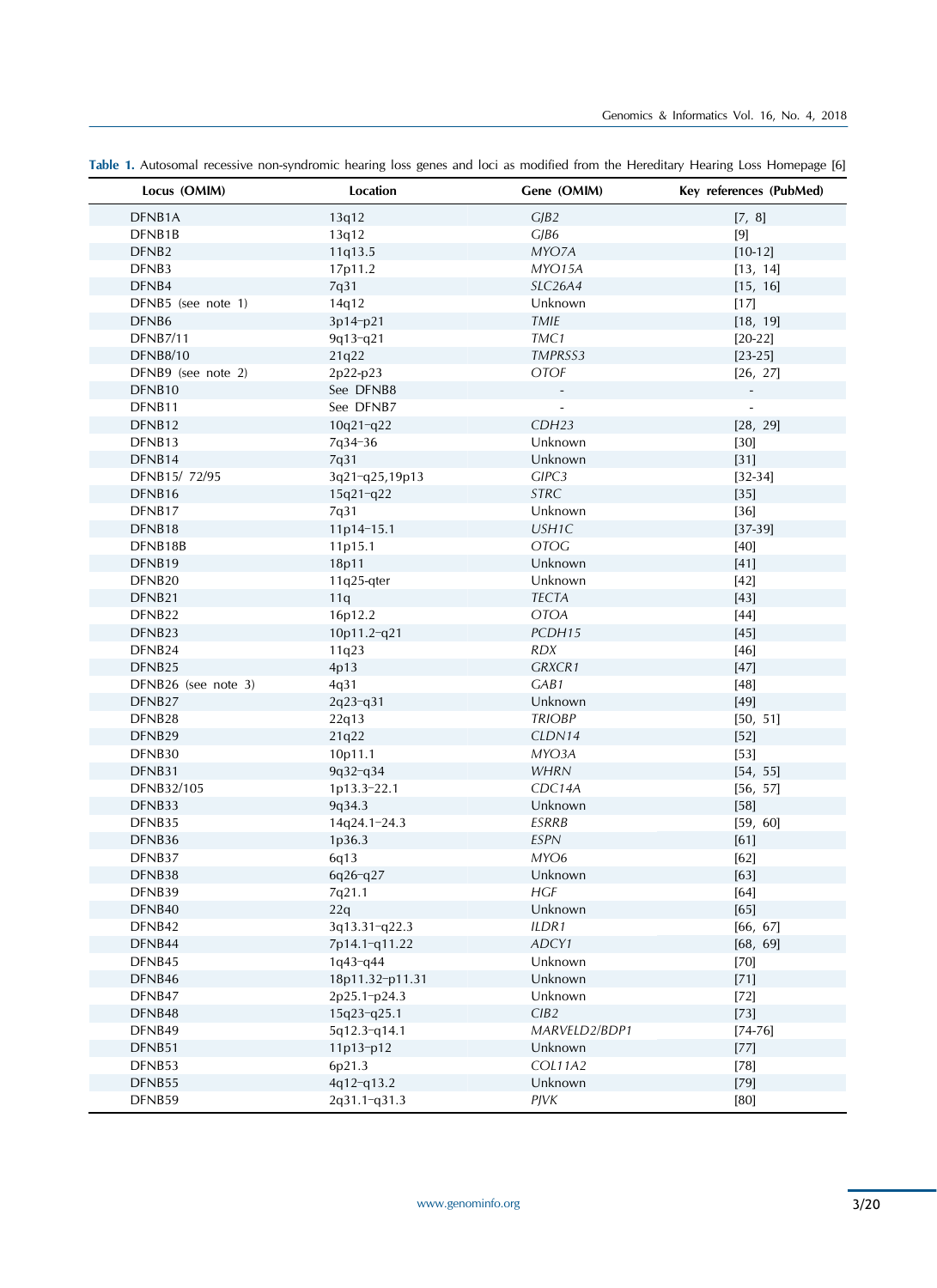## **Table 1.** Continued

| Locus (OMIM)     | Location        | Gene (OMIM)                    | Key references (PubMed) |
|------------------|-----------------|--------------------------------|-------------------------|
| DFNB60           | 5q23.2-q31.1    | SLC22A4                        | $[81]$                  |
| DFNB61           | 7q22.1          | SLC26A5                        | $[82]$                  |
| DFNB62           | 12p13.2-p11.23  | Unknown                        | $[83]$                  |
| DFNB63           | 11q13.2-q13.4   | LRTOMT/COMT2                   | [84, 85]                |
| DFNB65           | 20q13.2-q13.32  | Unknown                        | $[86]$                  |
| DFNB66           | 6p21.2-22.3     | DCDC <sub>2</sub>              | $[87]$                  |
| <b>DFNB66/67</b> | 6p21.31         | LHFPL5                         | $[88-90]$               |
| DFNB68           | 19p13.2         | S <sub>1</sub> PR <sub>2</sub> | [91, 92]                |
| DFNB71           | 8p2221.3        | Unknown                        | $[93]$                  |
| DFNB72           | See DFNB15      | $\sim$                         | $\sim$                  |
| DFNB73           | 1p32.3          | <b>BSND</b>                    | $[94]$                  |
| DFNB74           | 12q14.2-q15     | MSRB3                          | [95, 96]                |
| DFNB76           | 19q13.12        | SYNE4                          | $[97]$                  |
| DFNB77           | 18q12q-21       | LOXHD1                         | $[98]$                  |
| DFNB79           | 9q34.3          | <b>TPRN</b>                    | $[99]$                  |
| DFNB80           | 2p16.1-p21      | Unknown                        | $[100]$                 |
| DFNB81           | 19p             | Unknown                        | $[34]$                  |
| DFNB82           | 1p13.1          | (see note 4)                   | $[101]$                 |
| DFNB83           | See DFNA47      |                                |                         |
| DFNB84           | 12q21.2         | PTPRQ/OTOGL                    | [102, 103]              |
| DFNB85           | 17p12-q11.2     | Unknown                        | $[101]$                 |
| DFNB86           | 16p13.3         | <b>TBC1D24</b>                 | [104, 105]              |
| DFNB88           | 2p12-p11.2      | ELMOD3                         | $[106]$                 |
| DFNB89           | 16q21-q23.2     | <b>KARS</b>                    | $[107]$                 |
| DFNB90           | 7p22.1-p15.3    | Unknown                        | $[108]$                 |
| DFNB91           | 6p25            | SERPINB6                       | $[109]$                 |
| DFNB93           | 11q12.311-q13.2 | CABP2                          | $[110]$                 |
| DFNB94           |                 | NARS2                          | $[111]$                 |
| DFNB95           | See DFNB15      | $\blacksquare$                 | $\omega$                |
| DFNB96           | 1p36.31-p36.13  | Unknown                        | $[112]$                 |
| DFNB97           | 7q31.2q31.31    | MET                            | [113]                   |
| DFNB98           | 21q22.3-qter    | <b>TSPEAR</b>                  | $[114]$                 |
| DFNB99           | 17q12           | TMEM132E                       | $[115]$                 |
| DFNB100          | 5q13.2-q23.2    | PPIP5K2                        | $[116]$                 |
| <b>DFNB101</b>   | 5q32            | GRXCR2                         | [117]                   |
| DFNB102          | 12p12.3         | EPS8                           | $[118]$                 |
| DFNB103          | 6p21.1          | CLIC5                          | [119]                   |
| DFNB104          | 6p22.3          | FAM65B                         | $[120]$                 |
| DFNB105          | See DFNB32      | $\overline{a}$                 | $[57]$                  |
| DFNB106          | 11p15.5         | EPS8L2                         | $[121]$                 |
| DFNB108          | 1p31.3          | ROR <sub>1</sub>               | $[122]$                 |

Note 1: DFNB5 was reported originally as DFNB4.

Note 2: DFNB9 was reported originally as DFNB6.

Note 3: DFNB26 is suppressed by dominant modifier DFNM1.

Note 4: The gene at the DFNB82 locus was initially reported as GPSM2 [123], but this gene was later determined to cause Chudley-McCullough syndrome [124, 125].

## **Viral vs. non-viral gene delivery**

Gene transfection to inner ear cells have mostly utilized replication defective viral vectors (Table 5) [271-280]. For example, adenoviruses were used to transfer gene markers such as  $\beta$ -galactosidase and red fluorescent protein as well as functional genes such as glial-derived neurotrophic factor (*GDNF*) to the auditory system [270, 281, 282]. Another example is the use of adeno-associated viral vectors (AAV), such as AAV1, 2, 6, 8, and Anc80L65, which showed greater transfection efficiency in inner ear delivery [283]. Recently, the USH1 protein network component harmonin (*USH1C*)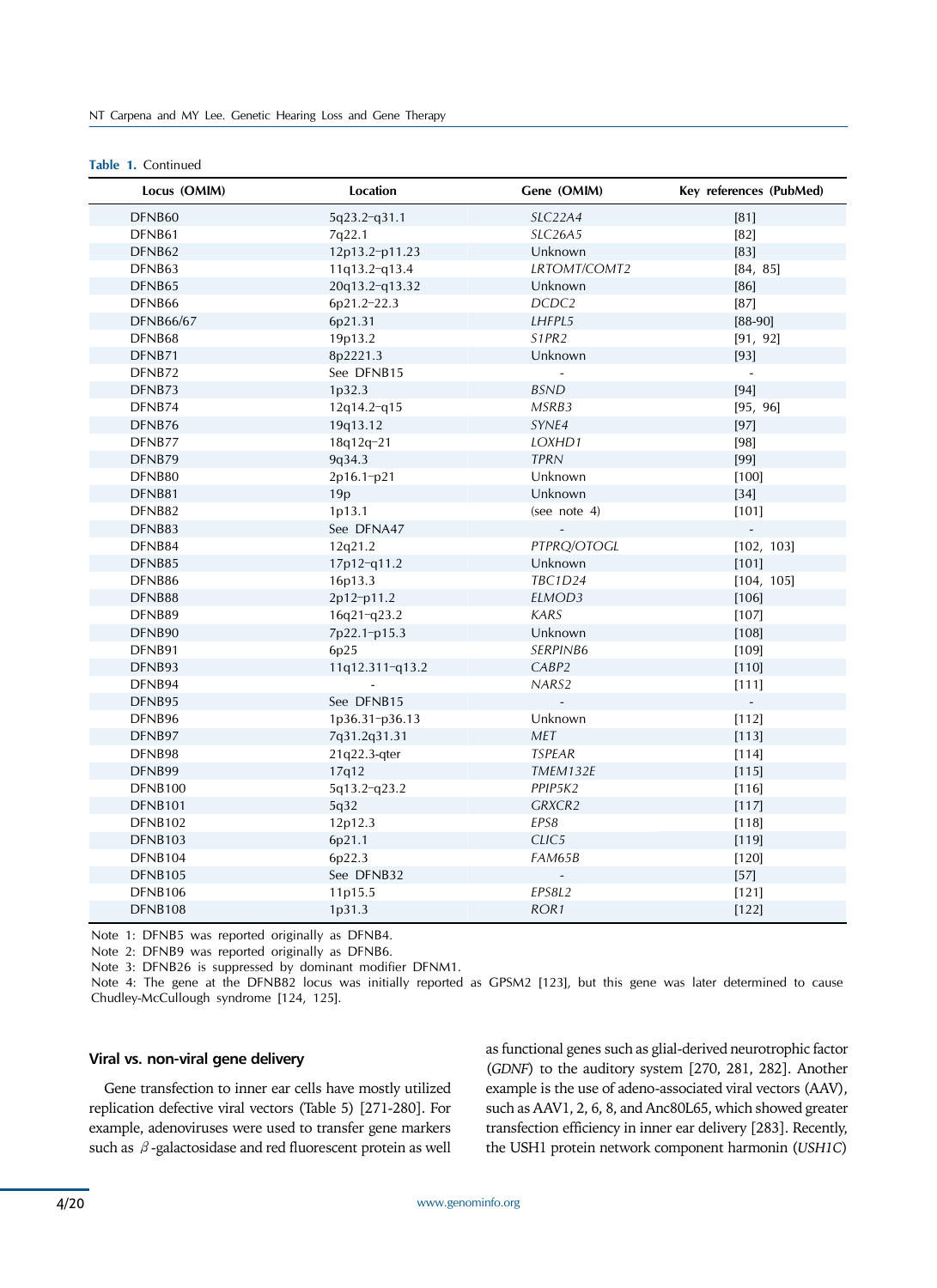| Locus (OMIM)        | Location       | Gene (OMIM)                    | Key references (PubMed)  |
|---------------------|----------------|--------------------------------|--------------------------|
| DFNA1               | 5q31           | DIAPH1                         | [126, 127]               |
| DFNA2A              | 1p34           | KCNQ4                          | [129, 130]               |
| DFNA2B              | 1p35.1         | CJB3                           | $[132]$                  |
| DFNA2C              |                | <b>IFNLR1</b>                  | [134]                    |
| DFNA3A              | 13q11-q12      | CJB2                           | [8, 135, 136]            |
| DFNA3B              | 13q12          | CJB6                           | $[138]$                  |
| DFNA4A              | 19q13          | MYH14                          | [139, 140]               |
| DFNA4B              | 19q13.32       | CEACAM16                       | $[142]$                  |
| DFNA5               | 7p15           | <b>GSDME</b>                   | [144, 145]               |
| DFNA6               | 4p16.3         | WFS1                           | $[148 - 151]$            |
| DFNA7               | $1q21-q23$     | LMX1A                          | [152, 153]               |
| DFNA8               | See DFNA12     |                                | $\overline{\phantom{a}}$ |
| DFNA9               | $14q12-q13$    | COCH                           | [157, 158]               |
| DFNA10              | $6q22-q23$     | EYA4                           | [160, 161]               |
| DFNA11              | 11q12.3-q21    | MYO7A                          | [164, 165]               |
| DFNA12              | 11q2224        | TECTA                          | $\overline{\phantom{a}}$ |
| DFNA13              | 6p21           | COL11A2                        | [169, 170]               |
| DFNA14              | See DFNA6      | $\frac{1}{2}$                  |                          |
| DFNA15              | 5q31           | POU4F3                         | $[172]$                  |
| DFNA16              | 2q24           | Unknown                        | $[174]$                  |
| DFNA17              | 22q            | MYH9                           | [176, 177]               |
| DFNA18              | 3q22           | Unknown                        | $[179]$                  |
| DFNA19              | 10(pericentr.) | Unknown                        | $[181]$                  |
| DFNA20              | 17q25          | ACTG1                          | $[183 - 185]$            |
| DFNA21              | 6p21           | Unknown                        | $[187]$                  |
| DFNA22              | 6q13           | MYO6                           | $[189]$                  |
| DFNA23              | 14q21-q22      | SIX1                           | [191, 192]               |
| DFNA24              | 4q             | Unknown                        | $[194]$                  |
| DFNA25              | $12q21 - 24$   | <b>SLC17A8</b>                 | [196, 197]               |
| DFNA26              | See DFNA20     | $\overline{\phantom{a}}$       |                          |
| DFNA27              | 4q12           | REST                           | [199, 200]               |
| DFNA28              | 8q22           | GRHL2                          | $[202]$                  |
| DFNA30              | 15q25-26       | Unknown                        | [204]                    |
| DFNA31              | 6p21.3         | Unknown                        | [206]                    |
| DFNA32              | 11p15          | Unknown                        | $[128]$                  |
| DFNA33              | 13q34-qter     | Unknown                        | [131]                    |
| DFNA34              | 1q44           | NLRP3                          | [133]                    |
| DFNA36              | 9q13-q21       | TMC1                           | $[22]$                   |
| DFNA37              | 1p21           | COL11A1                        | [137]                    |
| DFNA38              | See DFNA6      |                                |                          |
| DFNA39 (see note 1) | 4q21.3         | <b>DSPP</b>                    | $[141]$                  |
| DFNA40              | 16p12.2        | <b>CRYM</b>                    | $[143]$                  |
| DFNA41              | 12q24-qter     | P <sub>2</sub> RX <sub>2</sub> | [146, 147]               |
| DFNA42              | 5q31.1-q32     | Unknown                        | [141]                    |
| DFNA43              | 2p12           | Unknown                        | $[154]$                  |
| DFNA44              | 3q28-29        | CCDC50                         | [155, 156]               |
| DFNA47              | 9p21-22        | Unknown                        | $[159]$                  |
| DFNA48              | $12q13-q14$    | MYO1A                          | [162, 163]               |
| DFNA49              | $1q21-q23$     | Unknown                        | $[166]$                  |
| DFNA50              | 7q32.2         | MIRN96                         | [167, 168]               |
| DFNA51              | 9q21           | TIP2                           | [171]                    |
| DFNA52              | 4q28           | Unknown                        | $[141]$                  |

**Table 2.** Autosomal dominant non-syndromic hearing loss genes and loci according to Hereditary Hearing Loss Homepage [6]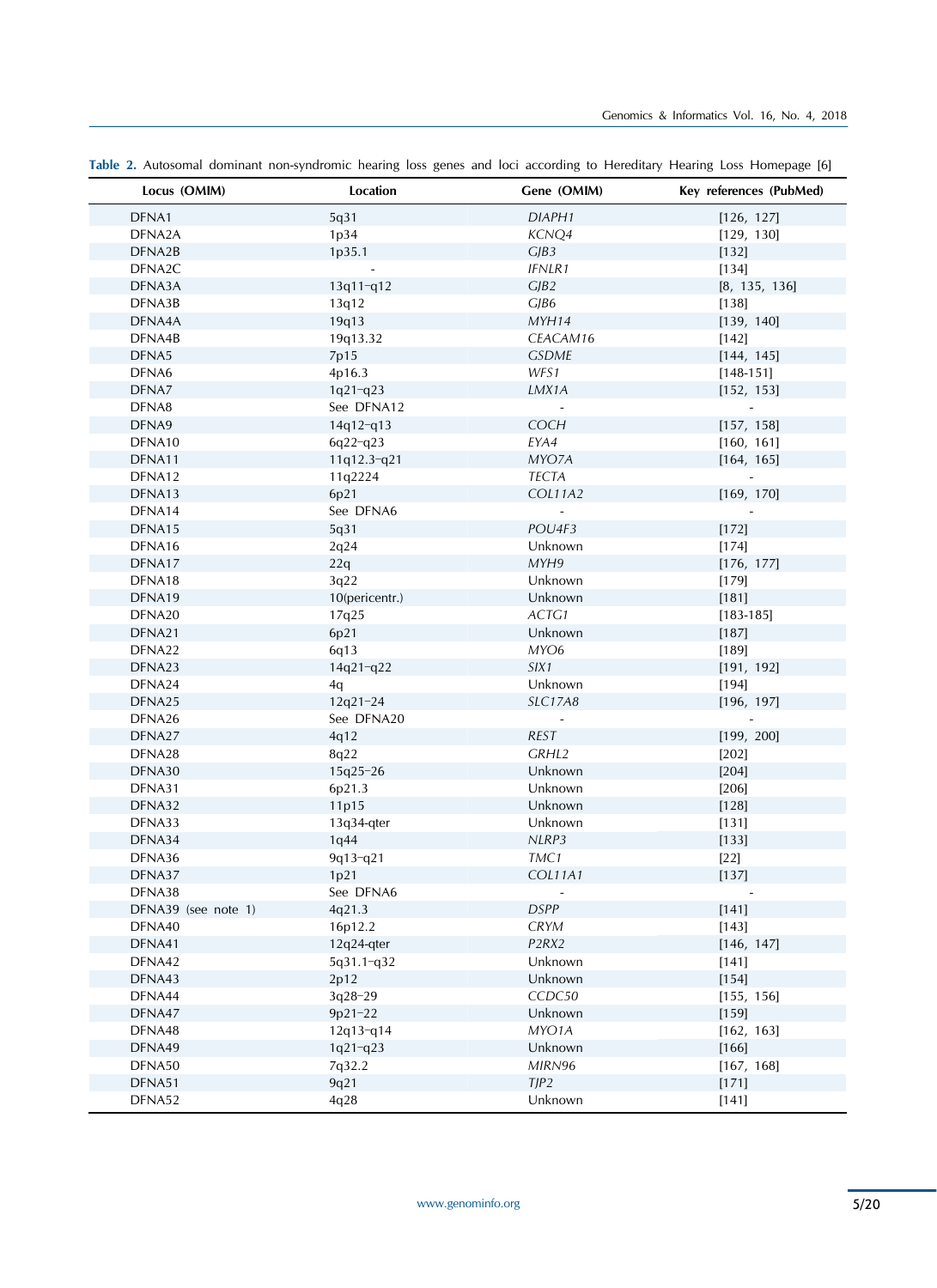| Locus (OMIM) | Location         | Gene (OMIM)        | Key references (PubMed) |
|--------------|------------------|--------------------|-------------------------|
| DFNA53       | $14q11.2-q12$    | Unknown            | [173]                   |
| DFNA54       | 5q31             | Unknown            | [175]                   |
| DFNA56       | $9q31.3-q34.3$   | TNC.               | [178]                   |
| DFNA57       | 19p13.2          | Unknown            | [180]                   |
| DFNA58       | $2p12-p21$       | Unknown            | [182]                   |
| DFNA59       | 11p14.2-q12.3    | Unknown            | [186]                   |
| DFNA60       | 2q21.3-q24.1     | Unknown            | [188]                   |
| DFNA64       | 12q24.31-q24.32  | SMAC/DIABLO        | $[190]$                 |
| DFNA65       | 16p13.3          | <b>TBC1D24</b>     | [193]                   |
| DFNA66       | $6q15-21$        | CD164              | [195]                   |
| DFNA67       | 20q13.33         | OSBPL2             | [175]                   |
| DFNA68       | 15q25.2          | HOMER <sub>2</sub> | [198]                   |
| DFNA69       | $12q21.32-q23.1$ | KITLG              | $[201]$                 |
| DFNA70       | 3q21.3           | MCM2               | $[203]$                 |
| DFNA73       | 12q21.31         | <b>PTPRO</b>       | $[205]$                 |

|  |  |  |  | Table 2. Continued |
|--|--|--|--|--------------------|
|--|--|--|--|--------------------|

Note 1: Mutations in *DSPP* dentinogenesis imperfect associated with hearing impairment in some families.

Note 2: *MYO1A* has been called in to question as the causative gene for DFNA48 [207].

**Table 3.** Other non-syndromic hearing loss genes and loci as modified from the Hereditary Hearing Loss Homepage [6]

| Locus (OMIM)                    | Location | Gene (OMIM) | Key references<br>(PubMed) |
|---------------------------------|----------|-------------|----------------------------|
| X-linked                        |          |             |                            |
| DFNX1 <sup>a</sup>              | Xq22     | PRPS1       | [208]                      |
| DFNX <sub>2</sub>               | Xq21.1   | POU3F4      | [209]                      |
| DFNX3                           | Xp21.2   | Unknown     | [210, 211]                 |
| DFNX4                           | Xp22     | SMPX        | [212]                      |
| DFNX5                           | Xq26.1   | AIFM1       | [213]                      |
| DFNX6                           | Xp22.3   | COL4A6      | [214]                      |
| Y-linked                        |          |             |                            |
| DFNY1                           | Υ        | Unknown     | [215]                      |
| Modifier                        |          |             |                            |
| DFNM1                           | 1q24     | METTL13     | [48]                       |
| DFNM <sub>2</sub>               | 8q23     | Unknown     | [216]                      |
| <b>AUNA-Auditory Neuropathy</b> |          |             | [217, 218]                 |
| AUNA1                           | 13g14-21 | DIAPH3      |                            |

<sup>a</sup>Previous nomenclature designated X-linked loci as DFN but this has been changed to DFNX.

gene delivery using synthetic Anc80L65 vectors to treat hearing loss in mice with Usher syndrome restored complex auditory and balance behaviour similar to near wild-type levels with up to 90% transduction efficiency [276]. AAV2/8 vectors that encode wild-type whirlin (*WHRN*) gene restored inner hair cells (IHC) but not outer hair cells and auditory function [272]. AAV2/1 vectors were injected in transmembrane channel like 1 (*TMC1*) mutant mice restored moderate hearing function with minimal auditorybrainstem-response threshold [284]. A similar viral capsid and a promoter that restricted expression to IHCs partially

restored auditory function in mice deficient in the IHC gene encoding for vesicular glutamate transporter 3 (VGluT3) [271]. Furthermore, the cellular tropism of a novel adeno-associated bovine virus vector efficiently transduced cochlear and vestibular HC and supporting cells without pathological effects outperforming other viral vectors [285].

The concept of gene therapy seems straightforward, but numerous problems and risks exist that prevent gene therapy using viral vectors [286]. Even with all the potential benefits of gene therapy, the utilization of viral vectors in the clinical setup is hindered by the possibility of tumorigenesis and unexpected adverse effects from virus integration in human DNA. Therefore, non-viral delivery systems are developed as an alternative to harness gene therapy. These non-viral vectors include cationic liposomes and other non-liposomal polymers along with the use of biolistic materials and electroporation (Table 6) [287-301].

Cationic liposomes are phospholipid vesicles that fuses to the cellular membrane due to their cationic charge, thereby releasing the DNA to the cytoplasm [302]. Cationic liposomes can be easily prepared in large amounts, non-infectious and has a large gene capacity. Meanwhile, synthetic and naturally occurring polycationic polymers attract negatively charged phosphates of the DNA [303]. These include polyethylenimine, dextran, chitosan, PLGA and among others. Cationic polymers are also easy to prepare and nonimmunogenic. However, both types have low transfection yields and may still provoke an acute immune response.

Another mode of gene transfection makes use of DNA-coated gold microparticles and bombarded into a targeted cellular surface by a pressure pulse of compressed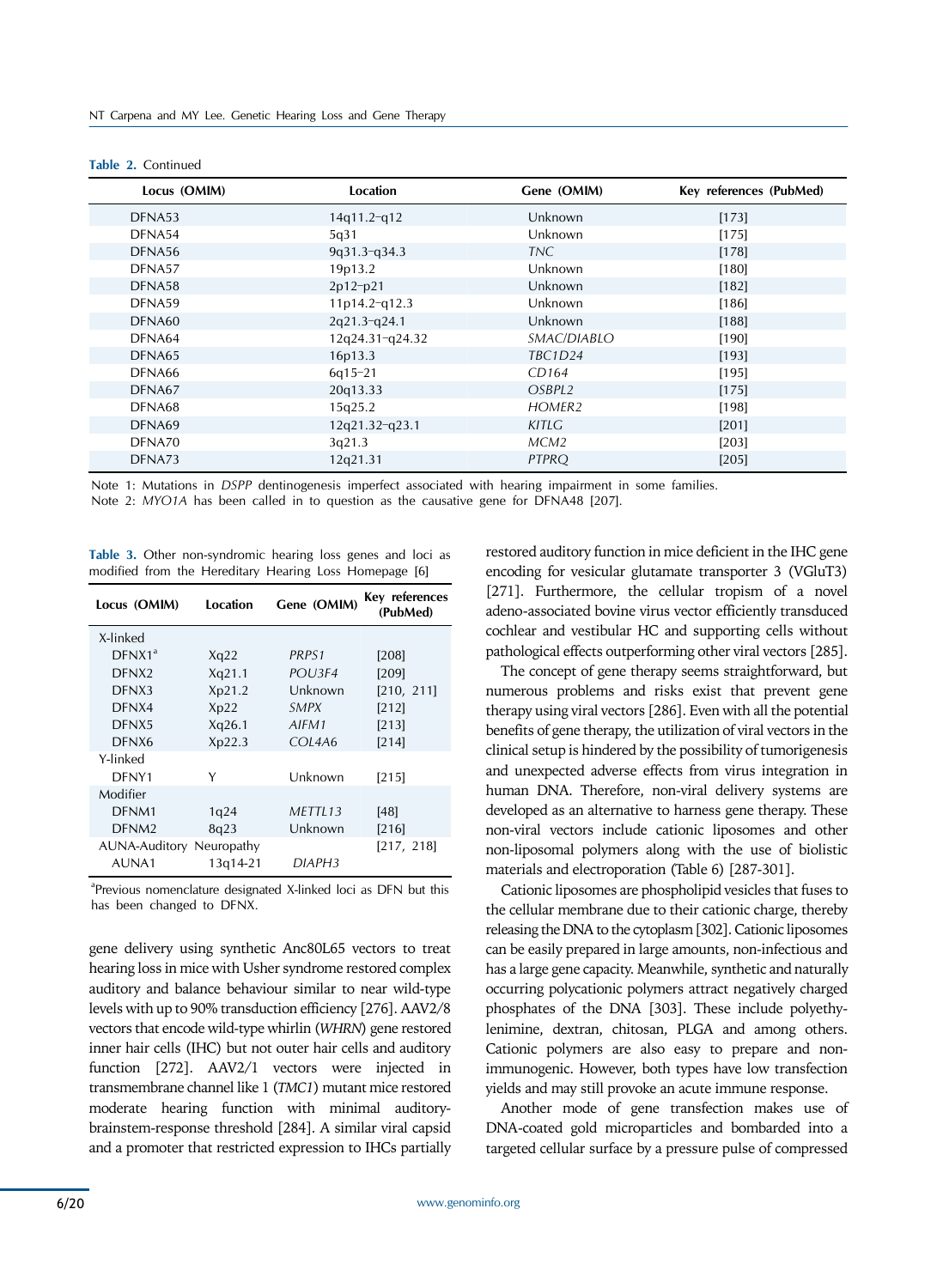| Gene (OMIM)                                                                                                                                                     | Location                                                                                           | <b>Inheritance</b>                                                                                                                                                                                                                 | Key references (PubMed)                                                                                    |
|-----------------------------------------------------------------------------------------------------------------------------------------------------------------|----------------------------------------------------------------------------------------------------|------------------------------------------------------------------------------------------------------------------------------------------------------------------------------------------------------------------------------------|------------------------------------------------------------------------------------------------------------|
| Alport syndrome<br>COL4A3<br>COL4A4<br>COL4A5                                                                                                                   | 2q36.3<br>2q36.3<br>Xq22.3                                                                         | Autosomal recessive<br>Autosomal recessive<br>X-linked recessive                                                                                                                                                                   | [221]<br>$[221]$<br>$[222]$                                                                                |
| Branchio-Oto-Renal syndrome<br>EYA1<br>SIX <sub>5</sub><br>SIX1                                                                                                 | 8q13.3<br>19q13.32<br>14q23.1                                                                      | Autosomal dominant<br>Autosomal dominant<br>Autosomal dominant                                                                                                                                                                     | $[223]$<br>$[224]$<br>$[225]$                                                                              |
| CHARGE syndrome<br>SEMA3E<br>CHD <sub>7</sub>                                                                                                                   | 7q21.11<br>8q12.2                                                                                  | Autosomal dominant<br>Autosomal dominant                                                                                                                                                                                           | $[226]$<br>[227]                                                                                           |
| Jervell & Lange-Nielsen syndrome<br>KNCQ1<br>KCNE1                                                                                                              | 11p15.5-15.4<br>21q22.12                                                                           | Autosomal recessive<br>Autosomal recessive                                                                                                                                                                                         | $[228]$<br>[229, 230]                                                                                      |
| Norrie disease<br>NDP<br>Pendred syndrome                                                                                                                       | Xp11.3                                                                                             | X-linked recessive                                                                                                                                                                                                                 | [231, 232]                                                                                                 |
| SLC26A4<br>FOX11<br>KCNJ10                                                                                                                                      | 7q22.3<br>5q35.1<br>1q23.2                                                                         | Autosomal recessive<br>Autosomal recessive<br>Autosomal recessive                                                                                                                                                                  | $[233]$<br>[234]<br>[235]                                                                                  |
| Perrault syndrome<br><b>HSD17B4</b><br>HARS2<br><b>CLPP</b><br>LARS <sub>2</sub><br><b>TWNK</b><br>ERAL1                                                        | 5q23.1<br>5q31.3<br>19p13.3<br>3p21.31<br>10q24.21<br>17q11.2                                      | Autosomal recessive<br>Autosomal recessive<br>Autosomal recessive<br>Autosomal recessive<br>Autosomal recessive<br>Autosomal recessive                                                                                             | [236]<br>[236]<br>$[237]$<br>$[238]$<br>[239]<br>$[240]$                                                   |
| Stickler syndrome<br>COL2A1<br>COL11A1<br><b>COL11A2</b><br>COL9A1<br>COL9A2                                                                                    | 12q13.11<br>1p21<br>6p21.32<br>6q13<br>1p34.2                                                      | Autosomal dominant<br>Autosomal dominant<br>Autosomal recessive/dominant<br>Autosomal recessive<br>Autosomal recessive                                                                                                             | [241]<br>$[242]$<br>$[243]$<br>$[244]$<br>$[245]$                                                          |
| Treacher Collins syndrome<br>TCOF1<br>POLR1D<br>POLR1C                                                                                                          | 5q32-q33.1<br>13q12.2<br>6p21.1                                                                    | Autosomal dominant<br>Autosomal dominant<br>Autosomal recessive                                                                                                                                                                    | [246]<br>[247]<br>[247]                                                                                    |
| Usher syndrome<br>MYO7A<br>USH1C<br>CDH <sub>23</sub><br>PCDH15<br>SANS/USH1G<br>See Note A<br>USH <sub>2</sub> A<br>ADGRV1/VLGR1/GPR98<br><b>WHRN</b><br>CLRN1 | 11q13.5<br>11p15.1<br>10q22.1<br>10q21.1<br>17q25.1<br>15q25.1<br>1q41<br>5q14.3<br>9q32<br>3q25.1 | Autosomal recessive<br>Autosomal recessive<br>Autosomal recessive<br>Autosomal recessive<br>Autosomal recessive<br>Autosomal recessive<br>Autosomal recessive<br>Autosomal recessive<br>Autosomal recessive<br>Autosomal recessive | $[248]$<br>$[249]$<br>$[250]$<br>$[251]$<br>$[252]$<br>$[253]$<br>$[254]$<br>$[255]$<br>$[256]$<br>$[257]$ |
| Waardenburg syndrome<br>PAX3<br><b>MITF</b><br>SNAI2<br>SOX10<br>PAX3<br><b>EDNRB</b><br>EDN3<br>SOX10                                                          | 2q36.1<br>3p13<br>8q11<br>22q13.1<br>2q36.1<br>13q22.3<br>20q13.32<br>22q13.1                      | Autosomal dominant<br>Autosomal dominant<br>Autosomal recessive<br>Autosomal dominant<br>Autosomal dominant or recessive<br>Autosomal dominant or recessive<br>Autosomal dominant or recessive<br>Autosomal dominant               | $[258]$<br>$[259]$<br>$[260]$<br>[261]<br>$[262]$<br>[263]<br>[264]<br>[265]                               |

**Table 4.** Syndromic hearing loss genes according to Hereditary Hearing Loss Homepage [6]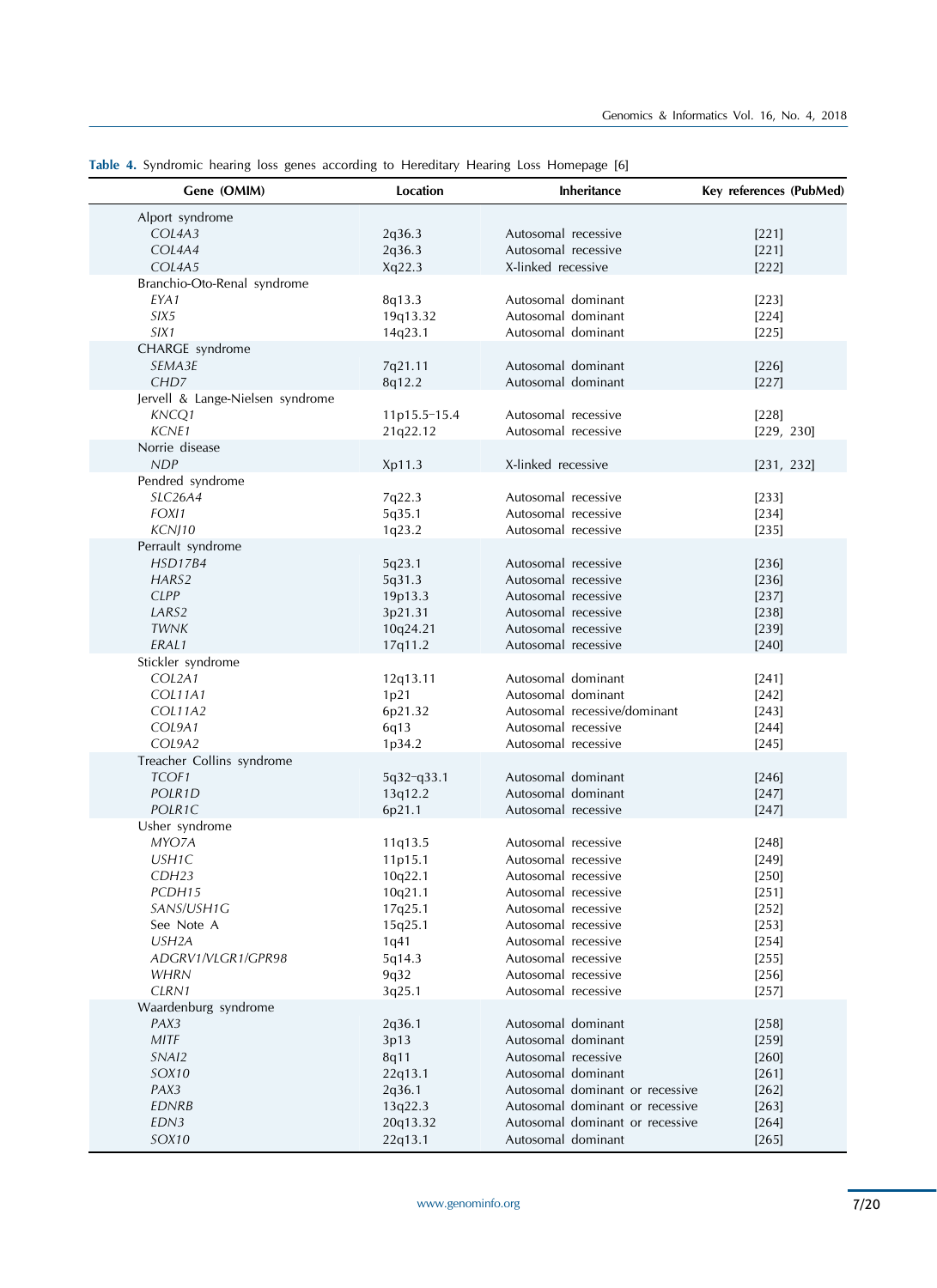| Viral vector           | Example                          | Load              | Animal     | Route of administration      | Reference |
|------------------------|----------------------------------|-------------------|------------|------------------------------|-----------|
| Adenovirus             | Ad5-CMV-Atoh1-GFP                | Atoh1             | Guinea pig | Cochleostomy (scala media)   | $[274]$   |
|                        | Ad5-CMV-Math1.11D                | Math1             | Guinea pig | Cochleostomy (scala media)   | $[275]$   |
|                        | $Ad28-CMV-GFP + Ad28-GFAP-Atoh1$ | Atoh1             | Mouse      | Round window (scala tympani) | $[278]$   |
| Adeno-associated virus | AAV-mVGLUT3                      | VGLUT3            | Mouse      | Round window (scala tympani) | [271]     |
|                        | AAV8-CMV-whirlin-GFP             | <b>WHRN</b>       | Mouse      | Round window (scala tympani) | $[272]$   |
|                        | AAV2/Anc80L65.CMV.trunc-harm     | USH <sub>1C</sub> | Mouse      | Round window (scala tympani) | $[276]$   |
|                        | BAAV- $\beta$ -actin-GFP         | $\beta$ -actin    | Rat        | Cochleostomy (scala media)   | $[279]$   |
| Herpes simplex virus   | pHSV-blc-2                       | BCL <sub>2</sub>  | Rat        | Organ of Corti explants      | [280]     |
|                        | pHSV-BDNF-LacZ                   | <b>BDNF</b>       | Rat        | Spiral ganglia explant       | [273]     |
| Lentivirus             | Lenti-HOX-GFP<br>Lenti-WOX-GFP   | <b>GFP</b>        | Mouse      | Round window (scala tympani) | $[277]$   |

| Table 5. Viral vectors used in gene therapy for genetic hearing loss studies |  |  |  |  |  |  |  |  |  |  |  |
|------------------------------------------------------------------------------|--|--|--|--|--|--|--|--|--|--|--|
|------------------------------------------------------------------------------|--|--|--|--|--|--|--|--|--|--|--|

**Table 6.** Non-viral vectors used in gene therapy for genetic hearing loss studies

| Non-viral vector             | Example                       | Load                                  | Animal     | Route of administration             | Reference   |
|------------------------------|-------------------------------|---------------------------------------|------------|-------------------------------------|-------------|
| Cationic liposomes Liposomes |                               | $\beta$ -gal plasmid                  | Guinea pig | RWM after cochleostomy              | $[287]$     |
|                              | Liposomes                     | eGFP plasmid                          | Mouse      | Gelfoam on RWM                      | $[288-290]$ |
|                              | Lipofectamine 2000            | Math1                                 | Rat        | OC-derived cell line                | [291]       |
| Cationic<br>non-liposomal    | Polybrene                     | Integrin antisense<br>oligonucleotide | Rat        | OC-derived cell line                | [292]       |
| polymers                     | Dendritic polymers (HPNP)     | eGFP plasmid                          | Rat        | Sponge on RWM/<br>cochlear explants | $[293]$     |
|                              | Polyethylenimine (PEI)        | eGFP plasmid                          | Guinea pig | Scala tympani injection             | $[294]$     |
|                              | PLGA nanoparticles            | Fluorescent dye<br>(Rhodamine)        | Guinea pig | Gelfoam on RWM                      | [295]       |
| <b>Biolistic</b>             | Gold particles using Gene gun | MyoXVa                                | Mouse      | OC explants                         | [296, 297]  |
| Electroporation              | Electroporation               | Math1                                 | Rat        | OC explants                         | [298, 299]  |
|                              | Electroporation               | Math1                                 | Mouse      | In utero                            | [300, 301]  |

RWM, round window membrane; eGFP, enhanced green fluorescent protein; OC, organ of Corti; PLGA, poly(lactic-co-glycolic acid).

helium gas [304]. These are not immunogenic and results in a very good *in vivo* activity. Electroporation is also used to create transient pores in the lipid membrane, allowing the transfection of plasmid DNA, using electric field pulses [305]. However, these methods may cause significant tissue damage during the procedure and need surgery for targeted internal organs. Gene transfer is also limited to the targeted area only.

## **Gene therapy strategies**

#### *Gene replacement using cDNA*

Gene replacement is basically delivering a functional cDNA with the correct coding sequence to supplement a nonfunctional mutant gene of interest in specific cell types [306]. The ideal application of gene replacement is in genetic disorders caused by mutations leading to loss in phenotype, such as recessive diseases. However, effectivity of this gene therapy is limited by the duration in which gene is delivered during development of target organs. If the mutation begins during prenatal development, gene replacement may not be

able to recover normal physiology after significant malformations. In addition, an extended expression of the exogenous sequence must be maintained if the mutated gene is expressed into adulthood. Dominant deafness mutations are less likely to be recovered with gene replacement strategies but other approaches can still be utilized.

#### *Gene silencing using RNA interference*

Dominant hearing loss mutations in heterozygous animals can be "silenced" or negatively regulated by suppressing the mutant allele while allowing expression of the wild-type allele to overcome the consequences of the mutation. Gene silencing can be achieved at the transcriptional level by preventing the mRNA from being transcribed. At the post-transcriptional level, gene silencing occurs with use of RNA interference (RNAi) to prevent mRNA translation [307]. The central role in RNAi is played by two types of short complementary small RNA microRNA (miRNA) or small interfering RNA (siRNA). In an acoustic overexposure study in mouse, siRNA was found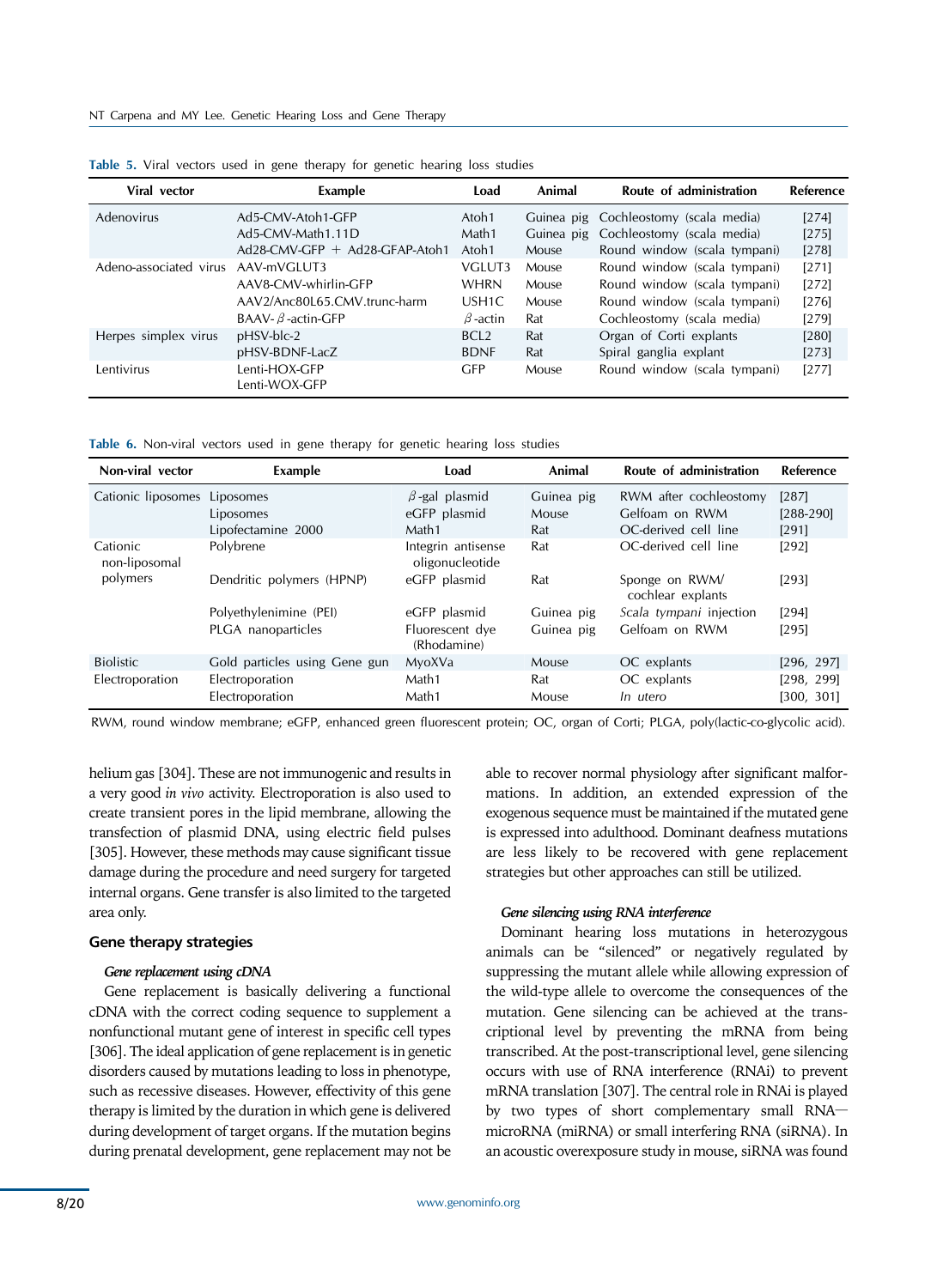to be able to silence the expression of AMP-activated protein kinase which causes HC loss and cochlear synaptopathy [308]. The main advantage of this method its sequence specificity which makes it very suitable for silencing dominant mutations without affecting wild-type sequences or off target sequences [309].

#### *Gene editing using CRISPR/Cas9 system*

Another gene therapy approach that recently gained much attention to edit genome sequences is the use of the CRISPE/Cas9 system. This approach is derived from prokaryotic immune systems for resistance to phages and plasmids [310]. It is the most recent and advanced programmable nuclease adapted for genome engineering which allows for the precise direct manipulation of genome sequences in the inner ear [311]. Engineered nuclease-based enzymes are used to find a target genome sequence and to introduce single- or double-strand DNA, which stimulate innate DNA repairing machinery.

CRISPR/Cas is considered as the most pervasive and easy-to-use system with multiple applications. Cas9 require the presence of a protospacer adjacent motif (PAM) immediately following the DNA target sequence which enables the system to be very specific but at the same time limits its clinical application [312]. To date, much effort has been directed toward the design of CRIPSR nucleases with altered PAM specificities and diminished off target activities allowing even more applications [313].

# **Clinical Application and Conclusions**

Gene therapy is making a comeback after safety concerns during the late 1990s and early 2000s hampered research. Gene therapy for genetic hearing loss is also getting one step closer into being a clinical treatment after several clinical trials have been approved but yet to bear results. Although gene therapy is a promising treatment option, its application is currently limited by the risk of side effects and is still under study to ensure that it will be safe and effective. In the meantime, there are 2,597 clinical trials undertaken in 38 countries that have been either completed, are in progress, or approved involving gene therapy [314]. As we wait for preliminary results to ongoing clinical trials for gene therapy for hearing loss, there are already several syndromic hearing loss genes mentioned above wherein gene therapy trials have begun for their corresponding syndromes. These include the autosomal recessive gene *MYO7A* causing deaf-blindness in Usher syndrome [315]. Furthermore, lessons from different approaches in gene therapy in other systems can greatly influence the advancement in design and implementation of gene therapy for genetic hearing loss. Additional advances

are expected in the coming years as the field of inner gene therapy moves toward the collective goal of developing novel and effective treatments for patients with genetic hearing loss.

**ORCID:** Nathaniel T. Carpena: https://orcid.org/0000- 0001-6984-3979; Min Young Lee: https://orcid.org/0000- 0002-6860-8042

## **Authors' contribution**

Conceptualization: MYL Funding Acquisition: MYL Writing – original draft: NTC Writing – review and editing: NTC, MYL

# **Conflicts of Interest**

No potential conflicts of interest relevant to this article was reported.

# **Acknowledgments**

This study was supported by the Ministry of Science, Information and Communications technology (ICT) and Future Planning grant funded by the Korean Government (NRF2016R1D1A1B03932624), and supported by Leading Foreign Research Institute Recruitment Program through the National Research Foundation of Korea (NRF) funded by the Ministry of Science and ICT (MSIT) (NRF-2018K1A4 A3A02060572).

## **References**

- 1. World Health Organization. Deafness and hearing loss. Geneva: World Health Organization, 2018. Accessed 2018 Nov 20. Available from: https://www.who.int/news-room/ fact-sheets/detail/deafness-and-hearing-loss.
- 2. Centers for Disease Control and Prevention. Hearing loss in children. Atlanta: Center for Disease Control and Prevention, 2018. Accessed 2018 Nov 20. Available from: https:// www.cdc.gov.
- 3. Bruns L, Murbe D, Hahne A. Understanding music with cochlear implants. *Sci Rep* 2016;6:32026.
- 4. Huang J, Sheffield B, Lin P, Zeng FG. Electro-tactile stimulation enhances cochlear implant speech recognition in noise. *Sci Rep* 2017;7:2196.
- 5. Morton CC, Nance WE. Newborn hearing screening: a silent revolution. *N Engl J Med* 2006;354:2151-2164.
- 6. Van Camp G, Smith RJ. Hereditary Hearing Loss Homepage. The Authors: Hereditary Hearing Loss Homepage, 2018. Accessed 2018 Nov 20. Available from: https://www. hereditaryhearingloss.org.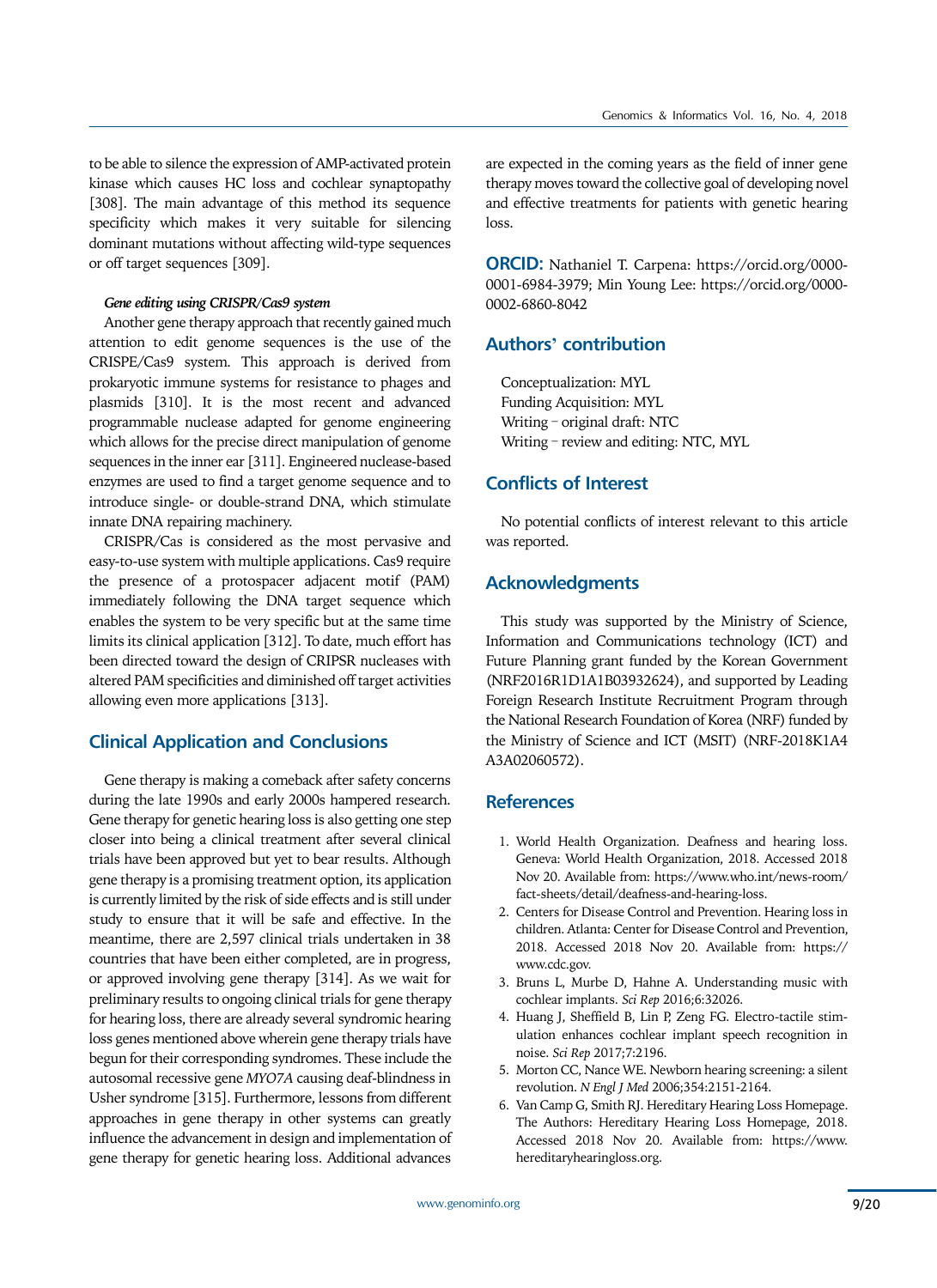- 7. Guilford P, Ben Arab S, Blanchard S, Levilliers J, Weissenbach J, Belkahia A, *et al.* A non-syndrome form of neurosensory, recessive deafness maps to the pericentromeric region of chromosome 13q. *Nat Genet* 1994;6:24-28.
- 8. Kelsell DP, Dunlop J, Stevens HP, Lench NJ, Liang JN, Parry G, *et al.* Connexin 26 mutations in hereditary non-syndromic sensorineural deafness. *Nature* 1997;387:80-83.
- 9. del Castillo I, Villamar M, Moreno-Pelayo MA, del Castillo FJ, Alvarez A, Tellería D, *et al.* A deletion involving the connexin 30 gene in nonsyndromic hearing impairment. *N Engl J Med* 2002;346:243-249.
- 10. Guilford P, Ayadi H, Blanchard S, Chaib H, Le Paslier D, Weissenbach J, *et al.* A human gene responsible for neurosensory, non-syndromic recessive deafness is a candidate homologue of the mouse sh-1 gene. *Hum Mol Genet* 1994;3: 989-993.
- 11. Liu XZ, Walsh J, Mburu P, Kendrick-Jones J, Cope MJ, Steel KP, *et al.* Mutations in the myosin VIIA gene cause non-syndromic recessive deafness. *Nat Genet* 1997;16:188-190.
- 12. Weil D, Küssel P, Blanchard S, Lévy G, Levi-Acobas F, Drira M, *et al.* The autosomal recessive isolated deafness, DFNB2, and the Usher 1B syndrome are allelic defects of the myosin-VIIA gene. *Nat Genet* 1997;16:191-193.
- 13. Friedman TB, Liang Y, Weber JL, Hinnant JT, Barber TD, Winata S, *et al.* A gene for congenital, recessive deafness DFNB3 maps to the pericentromeric region of chromosome 17. *Nat Genet* 1995;9:86-91.
- 14. Wang A, Liang Y, Fridell RA, Probst FJ, Wilcox ER, Touchman JW, *et al.* Association of unconventional myosin MYO15 mutations with human nonsyndromic deafness *DFNB3*. *Science* 1998;280:1447-1451.
- 15. Baldwin CT, Weiss S, Farrer LA, De Stefano AL, Adair R, Franklyn B, *et al.* Linkage of congenital, recessive deafness (DFNB4) to chromosome 7q31 and evidence for genetic heterogeneity in the Middle Eastern Druze population. *Hum Mol Genet* 1995;4:1637-1642.
- 16. Li XC, Everett LA, Lalwani AK, Desmukh D, Friedman TB, Green ED, *et al.* A mutation in PDS causes non-syndromic recessive deafness. *Nat Genet* 1998;18:215-217.
- 17. Fukushima K, Ramesh A, Srisailapathy CR, Ni L, Chen A, O'Neill M, *et al.* Consanguineous nuclear families used to identify a new locus for recessive non-syndromic hearing loss on 14q. *Hum Mol Genet* 1995;4:1643-1648.
- 18. Fukushima K, Ramesh A, Srisailapathy CR, Ni L, Wayne S, O'Neill ME, *et al.* An autosomal recessive nonsyndromic form of sensorineural hearing loss maps to 3p-DFNB6. *Genome Res* 1995;5:305-308.
- 19. Naz S, Giguere CM, Kohrman DC, Mitchem KL, Riazuddin S, Morell RJ, *et al.* Mutations in a novel gene, *TMIE*, are associated with hearing loss linked to the DFNB6 locus. *Am J Hum Genet* 2002;71:632-636.
- 20. Jain PK, Fukushima K, Deshmukh D, Ramesh A, Thomas E, Lalwani AK, *et al.* A human recessive neurosensory nonsyndromic hearing impairment locus is potential homologue of murine deafness (dn) locus. *Hum Mol Genet* 1995;4: 2391-2394.
- 21. Scott DA, Carmi R, Elbedour K, Yosefsberg S, Stone EM,

Sheffield VC. An autosomal recessive nonsyndromic-hearingloss locus identified by DNA pooling using two inbred Bedouin kindreds. *Am J Hum Genet* 1996;59:385-391.

- 22. Kurima K, Peters LM, Yang Y, Riazuddin S, Ahmed ZM, Naz S, *et al.* Dominant and recessive deafness caused by mutations of a novel gene, TMC1, required for cochlear hair-cell function. *Nat Genet* 2002;30:277-284.
- 23. Veske A, Oehlmann R, Younus F, Mohyuddin A, Müller-Myhsok B, Mehdi SQ, *et al.* Autosomal recessive non-syndromic deafness locus (DFNB8) maps on chromosome 21q22 in a large consanguineous kindred from Pakistan. *Hum Mol Genet*  1996;5:165-168.
- 24. Bonné-Tamir B, DeStefano AL, Briggs CE, Adair R, Franklyn B, Weiss S, *et al.* Linkage of congenital recessive deafness (gene DFNB10) to chromosome 21q22.3. *Am J Hum Genet* 1996;58:1254-1259.
- 25. Scott HS, Kudoh J, Wattenhofer M, Shibuya K, Berry A, Chrast R, *et al.* Insertion of beta-satellite repeats identifies a transmembrane protease causing both congenital and childhood onset autosomal recessive deafness. *Nat Genet* 2001;27: 59-63.
- 26. Chaïb H, Place C, Salem N, Chardenoux S, Vincent C, Weissenbach J, *et al.* A gene responsible for a sensorineural nonsyndromic recessive deafness maps to chromosome 2p22-23. *Hum Mol Genet* 1996;5:155-158.
- 27. Yasunaga S, Grati M, Cohen-Salmon M, El-Amraoui A, Mustapha M, Salem N, *et al.* A mutation in *OTOF*, encoding otoferlin, a FER-1-like protein, causes DFNB9, a nonsyndromic form of deafness. *Nat Genet* 1999;21:363-369.
- 28. Chaib H, Place C, Salem N, Dodé C, Chardenoux S, Weissenbach J, *et al*. Mapping of DFNB12, a gene for a non-syndromal autosomal recessive deafness, to chromosome 10q21-22. *Hum Mol Genet* 1996;5:1061-1064.
- 29. Bork JM, Peters LM, Riazuddin S, Bernstein SL, Ahmed ZM, Ness SL, *et al.* Usher syndrome 1D and nonsyndromic autosomal recessive deafness DFNB12 are caused by allelic mutations of the novel cadherin-like gene CDH23. *Am J Hum Genet* 2001;68:26-37.
- 30. Mustapha M, Chardenoux S, Nieder A, Salem N, Weissenbach J, el-Zir E, *et al.* A sensorineural progressive autosomal recessive form of isolated deafness, DFNB13, maps to chromosome 7q34-q36. *Eur J Hum Genet* 1998;6:245-250.
- 31. Mustapha M, Salem N, Weil D, el-Zir E, Loiselet J, Petit C. Identification of a locus on chromosome 7q31, DFNB14, responsible for prelingual sensorineural non-syndromic deafness. *Eur J Hum Genet* 1998;6:548-551.
- 32. Chen A, Wayne S, Bell A, Ramesh A, Srisailapathy CR, Scott DA, *et al.* New gene for autosomal recessive non-syndromic hearing loss maps to either chromosome 3q or 19p. *Am J Med Genet* 1997;71:467-471.
- 33. Charizopoulou N, Lelli A, Schraders M, Ray K, Hildebrand MS, Ramesh A, *et al.* Gipc3 mutations associated with audiogenic seizures and sensorineural hearing loss in mouse and human. *Nat Commun* 2011;2:201.
- 34. Rehman AU, Gul K, Morell RJ, Lee K, Ahmed ZM, Riazuddin S, *et al.* Mutations of GIPC3 cause nonsyndromic hearing loss DFNB72 but not DFNB81 that also maps to chromosome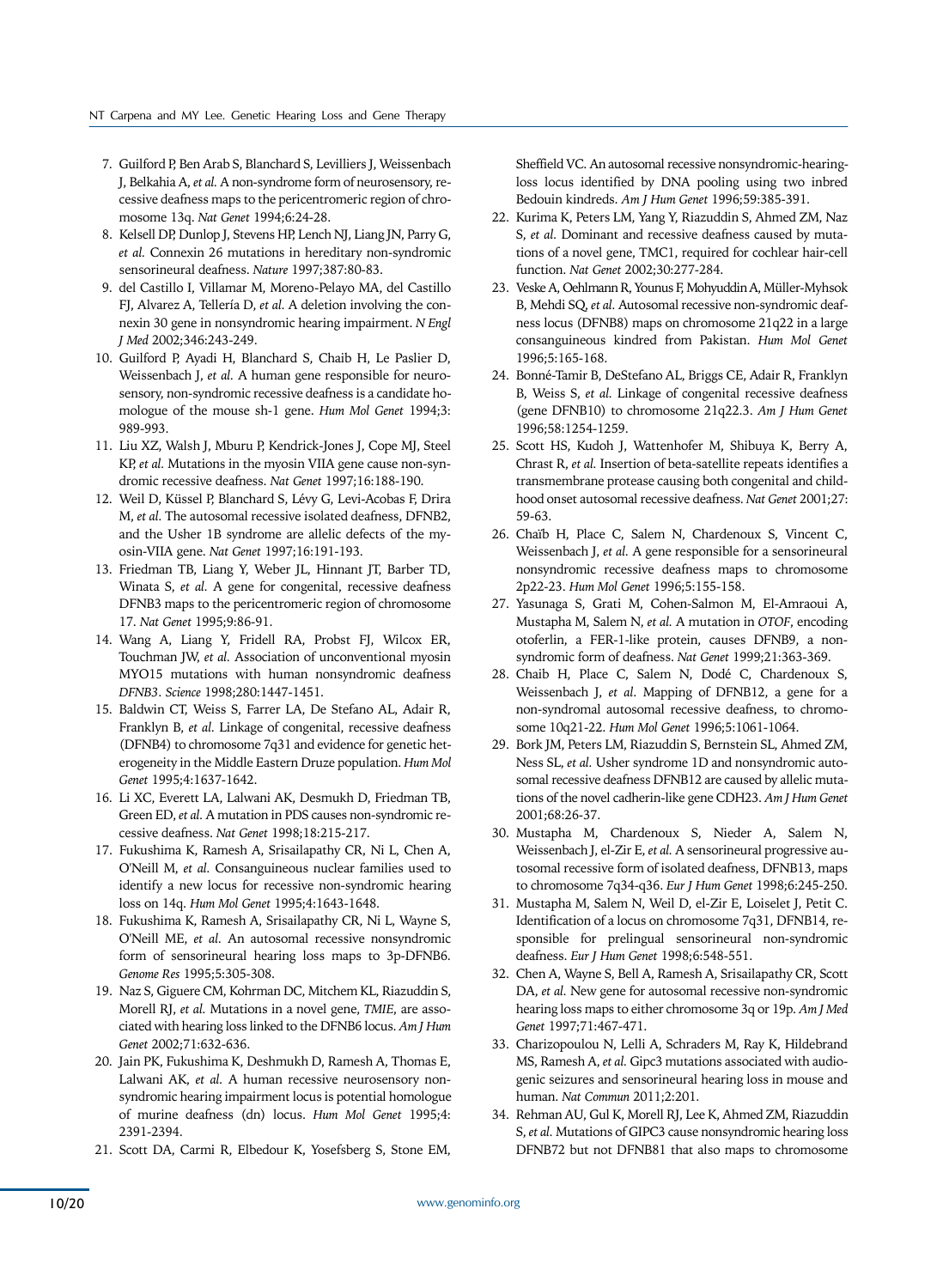19p. *Hum Genet* 2011;130:759-765.

- 35. Verpy E, Masmoudi S, Zwaenepoel I, Leibovici M, Hutchin TP, Del Castillo I, *et al.* Mutations in a new gene encoding a protein of the hair bundle cause non-syndromic deafness at the DFNB16 locus. *Nat Genet* 2001;29:345-349.
- 36. Greinwald JH Jr, Wayne S, Chen AH, Scott DA, Zbar RI, Kraft ML, *et al.* Localization of a novel gene for nonsyndromic hearing loss (DFNB17) to chromosome region 7q31. *Am J Med Genet* 1998;78:107-113.
- 37. Jain PK, Lalwani AK, Li XC, Singleton TL, Smith TN, Chen A, *et al.* A gene for recessive nonsyndromic sensorineural deafness (DFNB18) maps to the chromosomal region 11p14-p15.1 containing the Usher syndrome type 1C gene. *Genomics* 1998;50:290-292.
- 38. Ouyang XM, Xia XJ, Verpy E, Du LL, Pandya A, Petit C, *et al.* Mutations in the alternatively spliced exons of *USH1C* cause non-syndromic recessive deafness. *Hum Genet* 2002;111: 26-30.
- 39. Ahmed ZM, Smith TN, Riazuddin S, Makishima T, Ghosh M, Bokhari S, *et al.* Nonsyndromic recessive deafness DFNB18 and Usher syndrome type IC are allelic mutations of *USHIC*. *Hum Genet* 2002;110:527-531.
- 40. Schraders M, Ruiz-Palmero L, Kalay E, Oostrik J, del Castillo FJ, Sezgin O, *et al.* Mutations of the gene encoding otogelin are a cause of autosomal-recessive nonsyndromic moderate hearing impairment. *Am J Hum Genet* 2012;91:883-889.
- 41. Green GE, Wayne S, Nishtala R, Chen AH, Ramesh A, Srisailapathy CR, *et al.* Identification of a novel locus (DFNB19) for non-syndromic autosomal-recessive hearing loss in a consanguineous family. In: Molecular Biology of Hearing and Deafness Meeting, 1998 Oct 8, Bathesda, MD.
- 42. Moynihan L, Houseman M, Newton V, Mueller R, Lench N. DFNB20: a novel locus for autosomal recessive, non-syndromal sensorineural hearing loss maps to chromosome 11q25-qter. *Eur J Hum Genet* 1999;7:243-246.
- 43. Mustapha M, Weil D, Chardenoux S, Elias S, El-Zir E, Beckmann JS, *et al.* An alpha-tectorin gene defect causes a newly identified autosomal recessive form of sensorineural pre-lingual non-syndromic deafness, DFNB21. *Hum Mol Genet* 1999;8:409-412.
- 44. Zwaenepoel I, Mustapha M, Leibovici M, Verpy E, Goodyear R, Liu XZ, *et al.* Otoancorin, an inner ear protein restricted to the interface between the apical surface of sensory epithelia and their overlying acellular gels, is defective in autosomal recessive deafness DFNB22. *Proc Natl Acad Sci U S A*  2002;99:6240-6245.
- 45. Ahmed ZM, Riazuddin S, Ahmad J, Bernstein SL, Guo Y, Sabar MF, *et al.* PCDH15 is expressed in the neurosensory epithelium of the eye and ear and mutant alleles are responsible for both USH1F and DFNB23. *Hum Mol Genet* 2003;12: 3215-3223.
- 46. Khan SY, Ahmed ZM, Shabbir MI, Kitajiri S, Kalsoom S, Tasneem S, *et al.* Mutations of the RDX gene cause nonsyndromic hearing loss at the DFNB24 locus. *Hum Mutat* 2007;28:417-423.
- 47. Schraders M, Lee K, Oostrik J, Huygen PL, Ali G, Hoefsloot LH, *et al.* Homozygosity mapping reveals mutations of

*GRXCR1* as a cause of autosomal-recessive nonsyndromic hearing impairment. *Am J Hum Genet* 2010;86:138-147.

- 48. Yousaf R, Ahmed ZM, Giese APJ, Morell RJ, Lagziel A, Dabdoub A, Wilcox ER, Riazuddin S, Friedman TB, Riazuddin S. Modifier variant of METTL13 suppresses human GAB1-associated profound deafness. *J Clin Invest* 2018;128:1509-1522.
- 49. Pulleyn LJ, Jackson AP, Roberts E, Carridice A, Muxworthy C, Houseman M, *et al.* A new locus for autosomal recessive non-syndromal sensorineural hearing impairment (DFNB27) on chromosome 2q23-q31. *Eur J Hum Genet* 2000;8:991-993.
- 50. Shahin H, Walsh T, Sobe T, Abu Sa'ed J, Abu Rayan A, Lynch ED, *et al.* Mutations in a novel isoform of *TRIOBP* that encodes a filamentous-actin binding protein are responsible for DFNB28 recessive nonsyndromic hearing loss. *Am J Hum Genet* 2006;78:144-152.
- 51. Riazuddin S, Khan SN, Ahmed ZM, Ghosh M, Caution K, Nazli S, *et al.* Mutations in *TRIOBP*, which encodes a putative cytoskeletal-organizing protein, are associated with nonsyndromic recessive deafness. *Am J Hum Genet* 2006;78: 137-143.
- 52. Wilcox ER, Burton QL, Naz S, Riazuddin S, Smith TN, Ploplis B, *et al.* Mutations in the gene encoding tight junction claudin-14 cause autosomal recessive deafness DFNB29. *Cell* 2001;104:165-172.
- 53. Walsh T, Walsh V, Vreugde S, Hertzano R, Shahin H, Haika S, *et al.* From flies' eyes to our ears: mutations in a human class III myosin cause progressive nonsyndromic hearing loss DFNB30. *Proc Natl Acad Sci U S A* 2002;99:7518-7523.
- 54. Mustapha M, Chouery E, Chardenoux S, Naboulsi M, Paronnaud J, Lemainque A, *et al.* DFNB31, a recessive form of sensorineural hearing loss, maps to chromosome 9q32-34. *Eur J Hum Genet* 2002;10:210-212.
- 55. Mburu P, Mustapha M, Varela A, Weil D, El-Amraoui A, Holme RH, *et al.* Defects in whirlin, a PDZ domain molecule involved in stereocilia elongation, cause deafness in the whirler mouse and families with DFNB31. *Nat Genet* 2003; 34:421-428.
- 56. Masmoudi S, Tlili A, Majava M, Ghorbel AM, Chardenoux S, Lemainque A, *et al.* Mapping of a new autosomal recessive nonsyndromic hearing loss locus (DFNB32) to chromosome 1p13.3-22.1. *Eur J Hum Genet* 2003;11:185-188.
- 57. Delmaghani S, Aghaie A, Bouyacoub Y, El Hachmi H, Bonnet C, Riahi Z, *et al.* Mutations in *CDC14A*, encoding a protein phosphatase involved in hair cell ciliogenesis, cause autosomal-recessive severe to profound deafness. *Am J Hum Genet*  2016;98:1266-1270.
- 58. Medlej-Hashim M, Mustapha M, Chouery E, Weil D, Parronaud J, Salem N, *et al.* Non-syndromic recessive deafness in Jordan: mapping of a new locus to chromosome 9q34.3 and prevalence of *DFNB1* mutations. *Eur J Hum Genet* 2002;10:391-394.
- 59. Ansar M, Din MA, Arshad M, Sohail M, Faiyaz-Ul-Haque M, Haque S, *et al.* A novel autosomal recessive non-syndromic deafness locus (DFNB35) maps to 14q24.1-14q24.3 in large consanguineous kindred from Pakistan. *Eur J Hum Genet* 2003;11:77-80.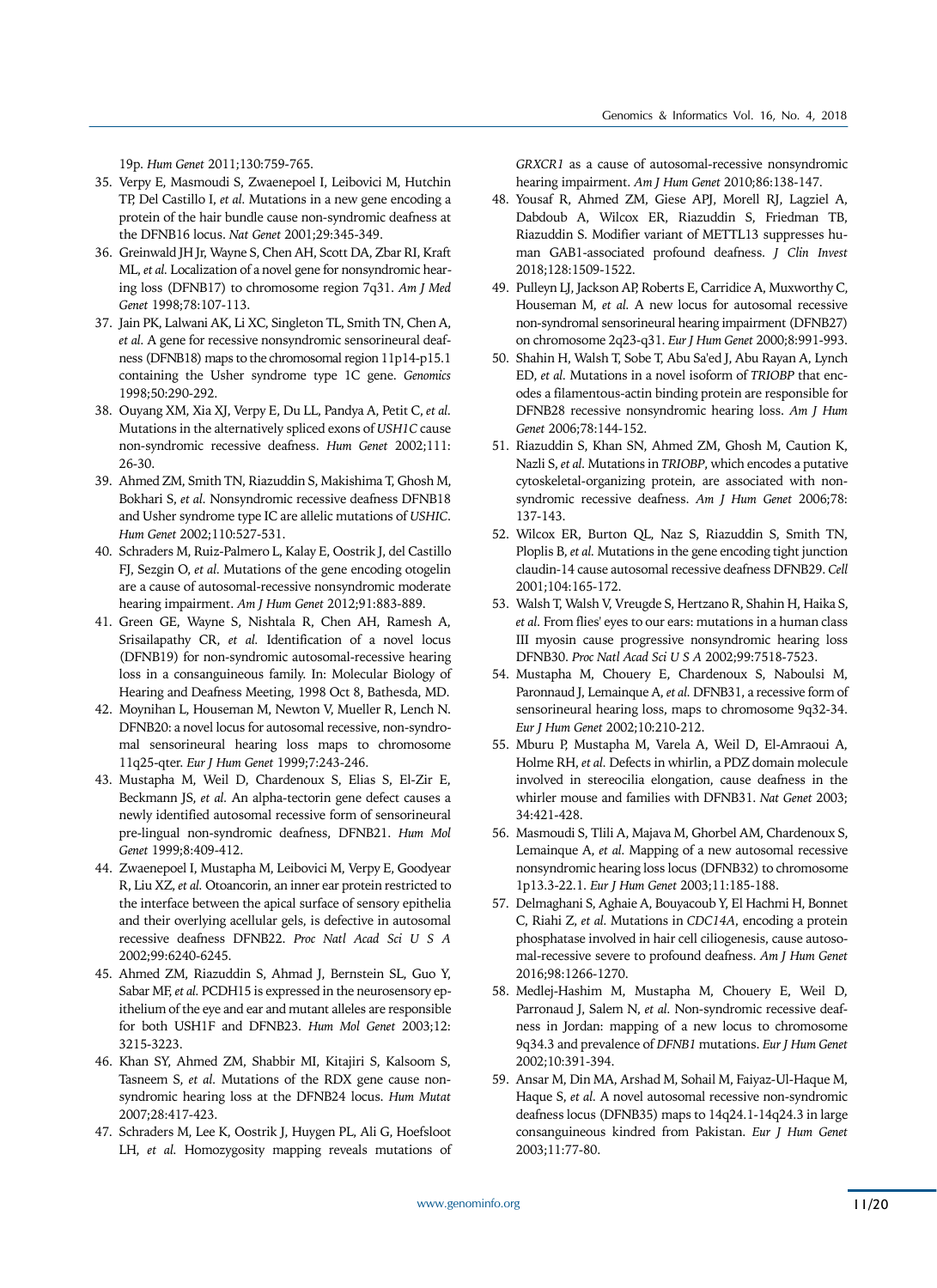- 60. Collin RW, Kalay E, Tariq M, Peters T, van der Zwaag B, Venselaar H, *et al.* Mutations of *ESRRB* encoding estrogen-related receptor beta cause autosomal-recessive nonsyndromic hearing impairment DFNB35. *Am J Hum Genet*  2008;82:125-138.
- 61. Naz S, Griffith AJ, Riazuddin S, Hampton LL, Battey JF Jr, Khan SN, *et al.* Mutations of *ESPN* cause autosomal recessive deafness and vestibular dysfunction. *J Med Genet* 2004;41: 591-595.
- 62. Ahmed ZM, Morell RJ, Riazuddin S, Gropman A, Shaukat S, Ahmad MM, *et al.* Mutations of *MYO6* are associated with recessive deafness, DFNB37. *Am J Hum Genet* 2003;72: 1315-1322.
- 63. Ansar M, Ramzan M, Pham TL, Yan K, Jamal SM, Haque S, *et al.* Localization of a novel autosomal recessive non-syndromic hearing impairment locus (DFNB38) to 6q26-q27 in a consanguineous kindred from Pakistan. *Hum Hered* 2003; 55:71-74.
- 64. Schultz JM, Khan SN, Ahmed ZM, Riazuddin S, Waryah AM, Chhatre D, *et al.* Noncoding mutations of HGF are associated with nonsyndromic hearing loss, DFNB39. *Am J Hum Genet*  2009;85:25-39.
- 65. Delmaghani S, Aghaie A, Compain-Nouaille S, Ataie A, Lemainque A, Zeinali S, *et al.* DFNB40, a recessive form of sensorineural hearing loss, maps to chromosome 22q11. 21-12.1. *Eur J Hum Genet* 2003;11:816-818.
- 66. Aslam M, Wajid M, Chahrour MH, Ansar M, Haque S, Pham TL, *et al.* A novel autosomal recessive nonsyndromic hearing impairment locus (DFNB42) maps to chromosome 3q13.31 q22.3. *Am J Med Genet A* 2005;133A:18-22.
- 67. Borck G, Ur Rehman A, Lee K, Pogoda HM, Kakar N, von Ameln S, *et al.* Loss-of-function mutations of *ILDR1* cause autosomal-recessive hearing impairment DFNB42. *Am J Hum Genet* 2011;88:127-137.
- 68. Ansar M, Chahrour MH, Amin Ud Din M, Arshad M, Haque S, Pham TL, *et al.* DFNB44, a novel autosomal recessive non-syndromic hearing impairment locus, maps to chromosome 7p14.1-q11.22. *Hum Hered* 2004;57:195-199.
- 69. Santos-Cortez RL, Lee K, Giese AP, Ansar M, Amin-Ud-Din M, Rehn K, *et al.* Adenylate cyclase 1 (*ADCY1*) mutations cause recessive hearing impairment in humans and defects in hair cell function and hearing in zebrafish. *Hum Mol Genet*  2014;23:3289-3298.
- 70. Bhatti A, Lee K, McDonald ML, Hassan MJ, Gutala R, Ansar M, *et al.* Mapping of a new autosomal recessive non-syndromic hearing impairment locus (DFNB45) to chromosome 1q43-q44. *Clin Genet* 2008;73:395-398.
- 71. Mir A, Ansar M, Chahrour MH, Pham TL, Wajid M, Haque S, *et al.* Mapping of a novel autosomal recessive nonsyndromic deafness locus (DFNB46) to chromosome 18p11.32-p11.31. *Am J Med Genet A* 2005;133A:23-26.
- 72. Hassan MJ, Santos RL, Rafiq MA, Chahrour MH, Pham TL, Wajid M, *et al.* A novel autosomal recessive non-syndromic hearing impairment locus (DFNB47) maps to chromosome 2p25.1-p24.3. *Hum Genet* 2006;118:605-610.
- 73. Ahmad J, Khan SN, Khan SY, Ramzan K, Riazuddin S, Ahmed ZM, *et al.* DFNB48, a new nonsyndromic recessive deafness

locus, maps to chromosome 15q23-q25.1. *Hum Genet* 2005; 116:407-412.

- 74. Ramzan K, Shaikh RS, Ahmad J, Khan SN, Riazuddin S, Ahmed ZM, *et al.* A new locus for nonsyndromic deafness DFNB49 maps to chromosome 5q12.3-q14.1. *Hum Genet*  2005;116:17-22.
- 75. Riazuddin S, Ahmed ZM, Fanning AS, Lagziel A, Kitajiri S, Ramzan K, *et al.* Tricellulin is a tight-junction protein necessary for hearing. *Am J Hum Genet* 2006;79:1040-1051.
- 76. Girotto G, Abdulhadi K, Buniello A, Vozzi D, Licastro D, d'Eustacchio A, *et al.* Linkage study and exome sequencing identify a *BDP1* mutation associated with hereditary hearing loss. *PLoS One* 2013;8:e80323.
- 77. Shaikh RS, Ramzan K, Nazli S, Sattar S, Khan SN, Riazuddin S, *et al.* A new locus for nonsyndromic deafness DFNB51 maps to chromosome 11p13-p12. *Am J Med Genet A* 2005; 138:392-395.
- 78. Chen W, Kahrizi K, Meyer NC, Riazalhosseini Y, Van Camp G, Najmabadi H, *et al.* Mutation of *COL11A2* causes autosomal recessive non-syndromic hearing loss at the DFNB53 locus. *J Med Genet* 2005;42:e61.
- 79. Irshad S, Santos RL, Muhammad D, Lee K, McArthur N, Haque S, *et al.* Localization of a novel autosomal recessive non-syndromic hearing impairment locus DFNB55 to chromosome 4q12-q13.2. *Clin Genet* 2005;68:262-267.
- 80. Delmaghani S, del Castillo FJ, Michel V, Leibovici M, Aghaie A, Ron U, *et al.* Mutations in the gene encoding pejvakin, a newly identified protein of the afferent auditory pathway, cause DFNB59 auditory neuropathy. *Nat Genet* 2006;38: 770-778.
- 81. Ben Said M, Grati M, Ishimoto T, Zou B, Chakchouk I, Ma Q, *et al.* A mutation in *SLC22A4* encoding an organic cation transporter expressed in the cochlea strial endothelium causes human recessive non-syndromic hearing loss DFNB60. *Hum Genet* 2016;135:513-524.
- 82. Liu XZ, Ouyang XM, Xia XJ, Zheng J, Pandya A, Li F, *et al.* Prestin, a cochlear motor protein, is defective in non-syndromic hearing loss. *Hum Mol Genet* 2003;12:1155-1162.
- 83. Ali G, Santos RL, John P, Wambangco MA, Lee K, Ahmad W, *et al.* The mapping of DFNB62, a new locus for autosomal recessive non-syndromic hearing impairment, to chromosome 12p13.2-p11.23. *Clin Genet* 2006;69:429-433.
- 84. Du X, Schwander M, Moresco EM, Viviani P, Haller C, Hildebrand MS, *et al.* A catechol-O-methyltransferase that is essential for auditory function in mice and humans. *Proc Natl Acad Sci U S A* 2008;105:14609-14614.
- 85. Ahmed ZM, Masmoudi S, Kalay E, Belyantseva IA, Mosrati MA, Collin RW, *et al.* Mutations of *LRTOMT*, a fusion gene with alternative reading frames, cause nonsyndromic deafness in humans. *Nat Genet* 2008;40:1335-1340.
- 86. Tariq A, Santos RL, Khan MN, Lee K, Hassan MJ, Ahmad W, *et al.* Localization of a novel autosomal recessive nonsyndromic hearing impairment locus DFNB65 to chromosome 20q13.2-q13.32. *J Mol Med* (*Berl*) 2006;84:484-490.
- 87. Grati M, Chakchouk I, Ma Q, Bensaid M, Desmidt A, Turki N, *et al.* A missense mutation in *DCDC2* causes human recessive deafness DFNB66, likely by interfering with sensory hair cell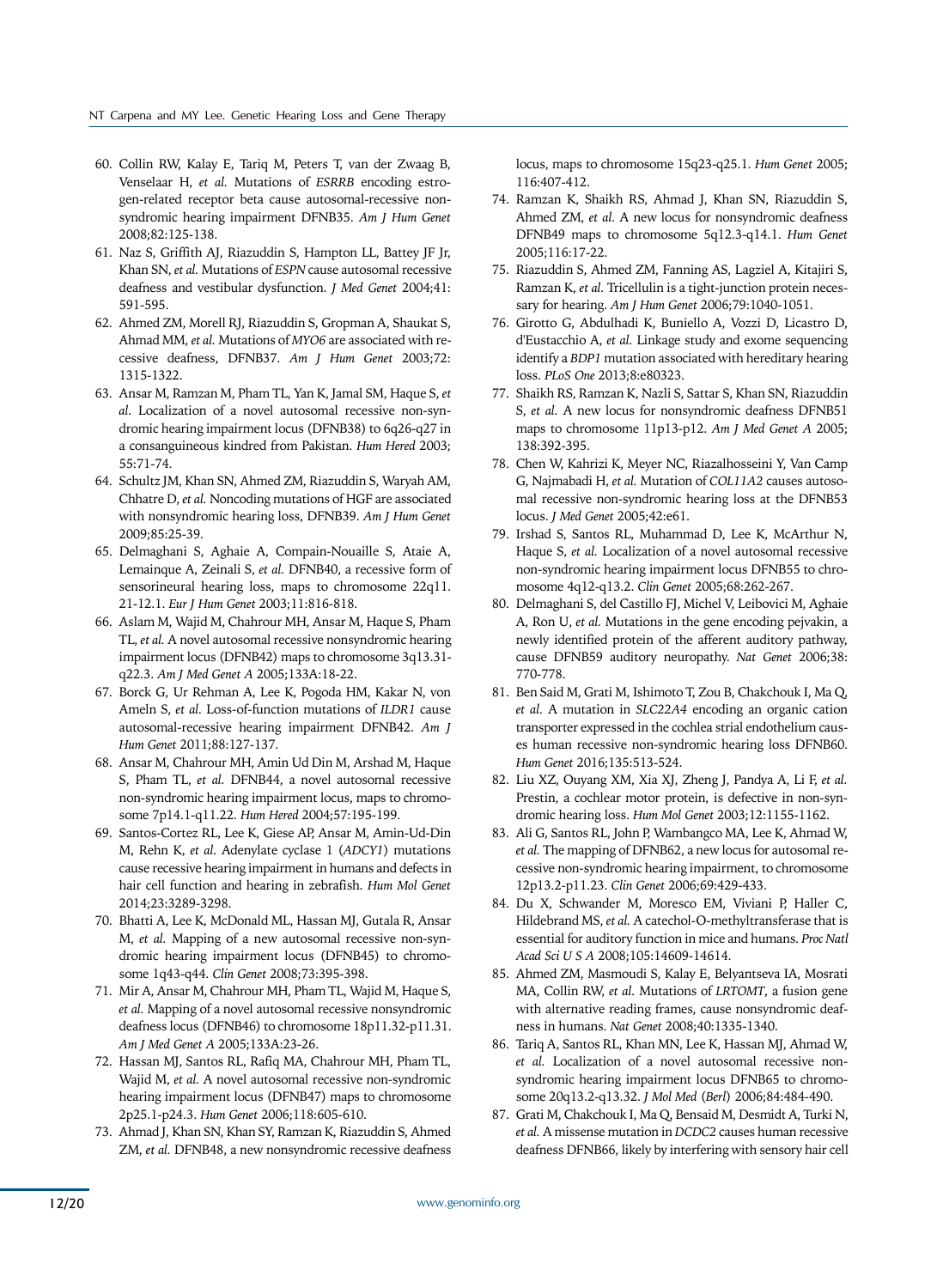and supporting cell cilia length regulation. *Hum Mol Genet* 2015;24:2482-2491.

- 88. Tlili A, Männikkö M, Charfedine I, Lahmar I, Benzina Z, Ben Amor M, *et al.* A novel autosomal recessive non-syndromic deafness locus, DFNB66, maps to chromosome 6p21.2-22.3 in a large Tunisian consanguineous family. *Hum Hered* 2005; 60:123-128.
- 89. Shabbir MI, Ahmed ZM, Khan SY, Riazuddin S, Waryah AM, Khan SN, *et al.* Mutations of human *TMHS* cause recessively inherited non-syndromic hearing loss. *J Med Genet* 2006;43: 634-640.
- 90. Kalay E, Li Y, Uzumcu A, Uyguner O, Collin RW, Caylan R, *et al.* Mutations in the lipoma HMGIC fusion partner-like 5 (*LHFPL5*) gene cause autosomal recessive nonsyndromic hearing loss. *Hum Mutat* 2006;27:633-639.
- 91. Santos RL, Hassan MJ, Sikandar S, Lee K, Ali G, Martin PE Jr, *et al.* DFNB68, a novel autosomal recessive non-syndromic hearing impairment locus at chromosomal region 19p13.2. *Hum Genet* 2006;120:85-92.
- 92. Santos-Cortez RL, Faridi R, Rehman AU, Lee K, Ansar M, Wang X, *et al.* Autosomal-recessive hearing impairment due to rare missense variants within *S1PR2*. *Am J Hum Genet* 2016;98:331-338.
- 93. Chishti MS, Lee K, McDonald ML, Hassan MJ, Ansar M, Ahmad W, *et al.* Novel autosomal recessive non-syndromic hearing impairment locus (DFNB71) maps to chromosome 8p22-21.3. *J Hum Genet* 2009;54:141-144.
- 94. Riazuddin S, Anwar S, Fischer M, Ahmed ZM, Khan SY, Janssen AG, *et al.* Molecular basis of DFNB73: mutations of *BSND* can cause nonsyndromic deafness or Bartter syndrome. *Am J Hum Genet* 2009;85:273-280.
- 95. Waryah AM, Rehman A, Ahmed ZM, Bashir ZH, Khan SY, Zafar AU, *et al.* DFNB74, a novel autosomal recessive nonsyndromic hearing impairment locus on chromosome 12q14.2-q15. *Clin Genet* 2009;76:270-275.
- 96. Ahmed ZM, Yousaf R, Lee BC, Khan SN, Lee S, Lee K, *et al.* Functional null mutations of *MSRB3* encoding methionine sulfoxide reductase are associated with human deafness DFNB74. *Am J Hum Genet* 2011;88:19-29.
- 97. Horn HF, Brownstein Z, Lenz DR, Shivatzki S, Dror AA, Dagan-Rosenfeld O, *et al.* The LINC complex is essential for hearing. *J Clin Invest* 2013;123:740-750.
- 98. Grillet N, Schwander M, Hildebrand MS, Sczaniecka A, Kolatkar A, Velasco J, *et al.* Mutations in *LOXHD1*, an evolutionarily conserved stereociliary protein, disrupt hair cell function in mice and cause progressive hearing loss in humans. *Am J Hum Genet* 2009;85:328-337.
- 99. Rehman AU, Morell RJ, Belyantseva IA, Khan SY, Boger ET, Shahzad M, *et al.* Targeted capture and next-generation sequencing identifies C9orf75, encoding taperin, as the mutated gene in nonsyndromic deafness DFNB79. *Am J Hum Genet* 2010;86:378-388.
- 100. Ali Mosrati M, Schrauwen I, Ben Saiid M, Aifa-Hmani M, Fransen E, Mneja M, *et al.* Genome-wide analysis reveals a novel autosomal-recessive hearing loss locus DFNB80 on chromosome 2p16.1-p21. *J Hum Genet* 2013;58:98-101.
- 101. Shahin H, Walsh T, Rayyan AA, Lee MK, Higgins J, Dickel D,

*et al.* Five novel loci for inherited hearing loss mapped by SNP-based homozygosity profiles in Palestinian families. *Eur J Hum Genet* 2010;18:407-413.

- 102. Schraders M, Oostrik J, Huygen PL, Strom TM, van Wijk E, Kunst HP, *et al.* Mutations in *PTPRQ* are a cause of autosomal-recessive nonsyndromic hearing impairment DFNB84 and associated with vestibular dysfunction. *Am J Hum Genet*  2010;86:604-610.
- 103. Yariz KO, Duman D, Zazo Seco C, Dallman J, Huang M, Peters TA, *et al.* Mutations in *OTOGL*, encoding the inner ear protein otogelin-like, cause moderate sensorineural hearing loss. *Am J Hum Genet* 2012;91:872-882.
- 104. Ali RA, Rehman AU, Khan SN, Husnain T, Riazuddin S, Friedman TB, *et al.* DFNB86, a novel autosomal recessive non-syndromic deafness locus on chromosome 16p13.3. *Clin Genet* 2012;81:498-500.
- 105. Rehman AU, Santos-Cortez RL, Morell RJ, Drummond MC, Ito T, Lee K, *et al.* Mutations in TBC1D24, a gene associated with epilepsy, also cause nonsyndromic deafness DFNB86. *Am J Hum Genet* 2014;94:144-152.
- 106. Jaworek TJ, Richard EM, Ivanova AA, Giese AP, Choo DI, Khan SN, *et al.* An alteration in ELMOD3, an Arl2 GTPase-activating protein, is associated with hearing impairment in humans. *PLoS Genet* 2013;9:e1003774.
- 107. Basit S, Lee K, Habib R, Chen L, Umm e K, Santos-Cortez RL, *et al.* DFNB89, a novel autosomal recessive nonsyndromic hearing impairment locus on chromosome 16q21-q23.2. *Hum Genet* 2011;129:379-385.
- 108. Ali G, Lee K, Andrade PB, Basit S, Santos-Cortez RL, Chen L, *et al.* Novel autosomal recessive nonsyndromic hearing impairment locus DFNB90 maps to 7p22.1-p15.3. *Hum Hered* 2011;71:106-112.
- 109. Sirmaci A, Erbek S, Price J, Huang M, Duman D, Cengiz FB, *et al.* A truncating mutation in *SERPINB6* is associated with autosomal-recessive nonsyndromic sensorineural hearing loss. *Am J Hum Genet* 2010;86:797-804.
- 110. Tabatabaiefar MA, Alasti F, Shariati L, Farrokhi E, Fransen E, Nooridaloii MR, *et al.* DFNB93, a novel locus for autosomal recessive moderate-to-severe hearing impairment. *Clin Genet* 2011;79:594-598.
- 111. Simon M, Richard EM, Wang X, Shahzad M, Huang VH, Qaiser TA, *et al.* Mutations of human *NARS2*, encoding the mitochondrial asparaginyl-tRNA synthetase, cause nonsyndromic deafness and Leigh syndrome. *PLoS Genet*  2015;11:e1005097.
- 112. Ansar M, Lee K, Naqvi SK, Andrade PB, Basit S, Santos-Cortez RL, *et al.* A new autosomal recessive nonsyndromic hearing impairment locus DFNB96 on chromosome 1p36.31-p36.13. *J Hum Genet* 2011;56:866-868.
- 113. Mujtaba G, Schultz JM, Imtiaz A, Morell RJ, Friedman TB, Naz S. A mutation of *MET*, encoding hepatocyte growth factor receptor, is associated with human DFNB97 hearing loss. *J Med Genet* 2015;52:548-552.
- 114. Delmaghani S, Aghaie A, Michalski N, Bonnet C, Weil D, Petit C. Defect in the gene encoding the EAR/EPTP domain-containing protein TSPEAR causes DFNB98 profound deafness. *Hum Mol Genet* 2012;21:3835-3844.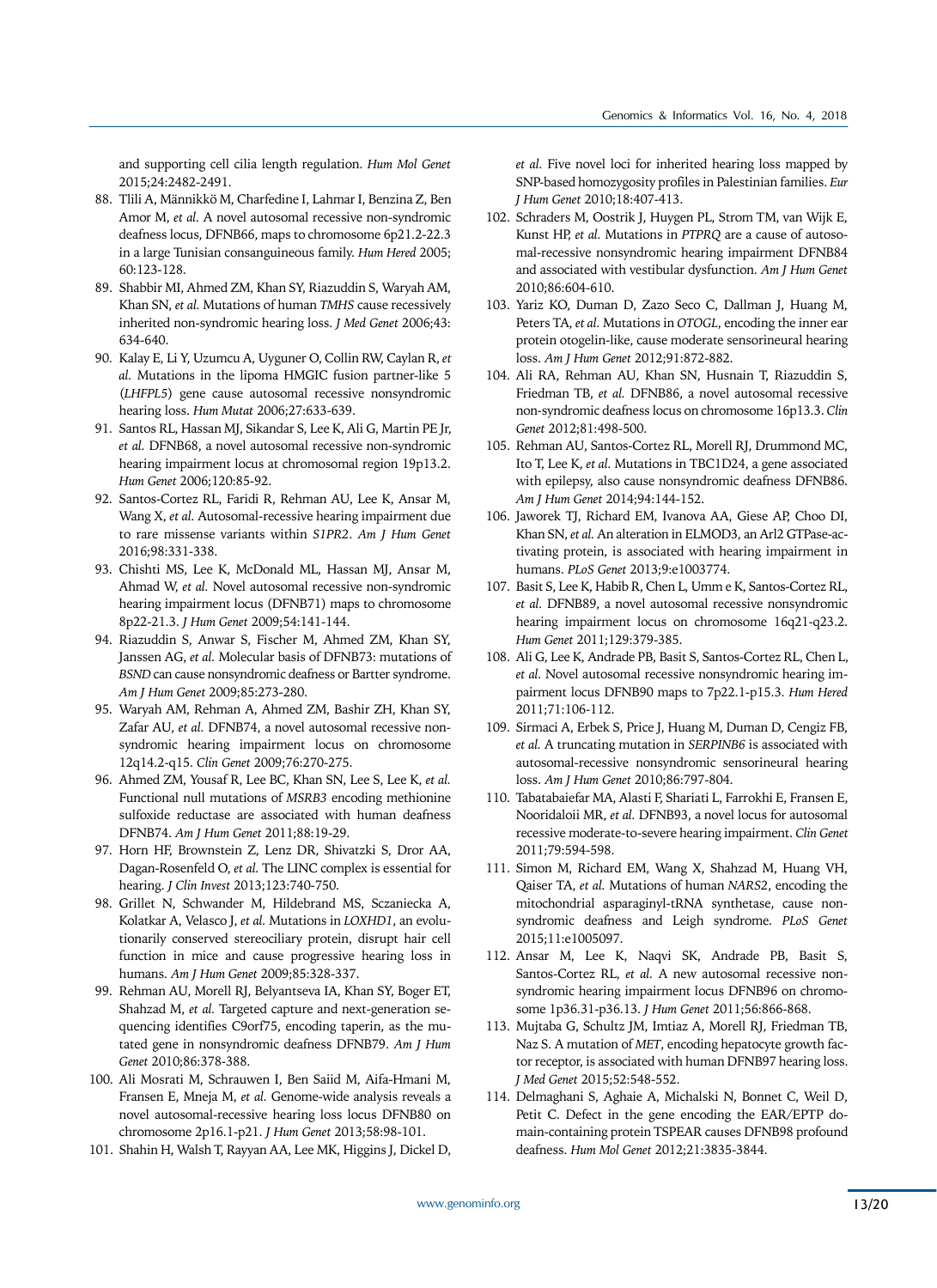- 115. Li J, Zhao X, Xin Q, Shan S, Jiang B, Jin Y, *et al.* Whole-exome sequencing identifies a variant in *TMEM132E* causing autosomal-recessive nonsyndromic hearing loss DFNB99. *Hum Mutat* 2015;36:98-105.
- 116. Yousaf R, Gu C, Ahmed ZM, Khan SN, Friedman TB, Riazuddin S, *et al.* Mutations in diphosphoinositol-pentakisphosphate kinase PPIP5K2 are associated with hearing loss in human and mouse. *PLoS Genet* 2018;14:e1007297.
- 117. Imtiaz A, Kohrman DC, Naz S. A frameshift mutation in GRXCR2 causes recessively inherited hearing loss. *Hum Mutat* 2014;35:618-624.
- 118. Behlouli A, Bonnet C, Abdi S, Bouaita A, Lelli A, Hardelin JP, *et al.* EPS8, encoding an actin-binding protein of cochlear hair cell stereocilia, is a new causal gene for autosomal recessive profound deafness. *Orphanet J Rare Dis* 2014;9:55.
- 119. Seco CZ, Oonk AM, Domínguez-Ruiz M, Draaisma JM, Gandía M, Oostrik J, *et al.* Progressive hearing loss and vestibular dysfunction caused by a homozygous nonsense mutation in *CLIC5*. *Eur J Hum Genet* 2015;23:189-194.
- 120. Diaz-Horta O, Subasioglu-Uzak A, Grati M, DeSmidt A, Foster J, 2nd, Cao L, *et al.* FAM65B is a membrane-associated protein of hair cell stereocilia required for hearing. *Proc Natl Acad Sci U S A* 2014;111:9864-9868.
- 121. Dahmani M, Ammar-Khodja F, Bonnet C, Lefèvre GM, Hardelin JP, Ibrahim H, *et al.* EPS8L2 is a new causal gene for childhood onset autosomal recessive progressive hearing loss. *Orphanet J Rare Dis* 2015;10:96.
- 122. Diaz-Horta O, Abad C, Sennaroglu L, Foster J 2nd, DeSmidt A, Bademci G, *et al.* ROR1 is essential for proper innervation of auditory hair cells and hearing in humans and mice. *Proc Natl Acad Sci U S A* 2016;113:5993-5998.
- 123. Walsh T, Shahin H, Elkan-Miller T, Lee MK, Thornton AM, Roeb W, *et al.* Whole exome sequencing and homozygosity mapping identify mutation in the cell polarity protein GPSM2 as the cause of nonsyndromic hearing loss DFNB82. *Am J Hum Genet* 2010;87:90-94.
- 124. Diaz-Horta O, Sirmaci A, Doherty D, Nance W, Arnos K, Pandya A, *et al. GPSM2* mutations in Chudley-McCullough syndrome. *Am J Med Genet A* 2012;158A:2972-2973.
- 125. Doherty D, Chudley AE, Coghlan G, Ishak GE, Innes AM, Lemire EG, *et al. GPSM2* mutations cause the brain malformations and hearing loss in Chudley-McCullough syndrome. *Am J Hum Genet* 2012;90:1088-1093.
- 126. Leon PE, Raventos H, Lynch E, Morrow J, King MC. The gene for an inherited form of deafness maps to chromosome 5q31. *Proc Natl Acad Sci U S A* 1992;89:5181-5184.
- 127. Lynch ED, Lee MK, Morrow JE, Welcsh PL, León PE, King MC. Nonsyndromic deafness DFNA1 associated with mutation of a human homolog of the *Drosophila* gene diaphanous. *Science* 1997;278:1315-1318.
- 128. Coucke P, Van Camp G, Djoyodiharjo B, Smith SD, Frants RR, Padberg GW, *et al.* Linkage of autosomal dominant hearing loss to the short arm of chromosome 1 in two families. *N Engl J Med* 1994;331:425-431.
- 129. Kubisch C, Schroeder BC, Friedrich T, Lutjohann B, El-Amraoui A, Marlin S, *et al.* KCNQ4, a novel potassium channel expressed in sensory outer hair cells, is mutated in

dominant deafness. *Cell* 1999;96:437-446.

- 130. Xia JH, Liu CY, Tang BS, Pan Q, Huang L, Dai HP, *et al.* Mutations in the gene encoding gap junction protein beta-3 associated with autosomal dominant hearing impairment. *Nat Genet* 1998;20:370-373.
- 131. Gao X, Yuan YY, Lin QF, Xu JC, Wang WQ, Qiao YH, *et al.* Mutation of *IFNLR1*, an interferon lambda receptor 1, is associated with autosomal-dominant non-syndromic hearing loss. *J Med Genet* 2018;55:298-306.
- 132. Chaib H, Lina-Granade G, Guilford P, Plauchu H, Levilliers J, Morgon A, *et al.* A gene responsible for a dominant form of neurosensory non-syndromic deafness maps to the *NSRD1*  recessive deafness gene interval. *Hum Mol Genet* 1994;3: 2219-2222.
- 133. Denoyelle F, Lina-Granade G, Plauchu H, Bruzzone R, Chaib H, Lévi-Acobas F, *et al.* Connexin 26 gene linked to a dominant deafness. *Nature* 1998;393:319-320.
- 134. Grifa A, Wagner CA, D'Ambrosio L, Melchionda S, Bernardi F, Lopez-Bigas N, *et al.* Mutations in *GJB6* cause nonsyndromic autosomal dominant deafness at DFNA3 locus. *Nat Genet* 1999;23:16-18.
- 135. Chen AH, Ni L, Fukushima K, Marietta J, O'Neill M, Coucke P, *et al.* Linkage of a gene for dominant non-syndromic deafness to chromosome 19. *Hum Mol Genet* 1995;4:1073-1076.
- 136. Donaudy F, Snoeckx R, Pfister M, Zenner HP, Blin N, Di Stazio M, *et al.* Nonmuscle myosin heavy-chain gene *MYH14*  is expressed in cochlea and mutated in patients affected by autosomal dominant hearing impairment (DFNA4). *Am J Hum Genet* 2004;74:770-776.
- 137. Zheng J, Miller KK, Yang T, Hildebrand MS, Shearer AE, DeLuca AP, *et al.* Carcinoembryonic antigen-related cell adhesion molecule 16 interacts with alpha-tectorin and is mutated in autosomal dominant hearing loss (DFNA4). *Proc Natl Acad Sci U S A* 2011;108:4218-4223.
- 138. van Camp G, Coucke P, Balemans W, van Velzen D, van de Bilt C, van Laer L, *et al.* Localization of a gene for non-syndromic hearing loss (DFNA5) to chromosome 7p15. *Hum Mol Genet* 1995;4:2159-2163.
- 139. Van Laer L, Huizing EH, Verstreken M, van Zuijlen D, Wauters JG, Bossuyt PJ, *et al.* Nonsyndromic hearing impairment is associated with a mutation in DFNA5. *Nat Genet*  1998;20:194-197.
- 140. Lesperance MM, Hall JW 3rd, Bess FH, Fukushima K, Jain PK, Ploplis B, *et al.* A gene for autosomal dominant nonsyndromic hereditary hearing impairment maps to 4p16.3. *Hum Mol Genet* 1995;4:1967-1972.
- 141. Van Camp G, Kunst H, Flothmann K, McGuirt W, Wauters J, Marres H, *et al.* A gene for autosomal dominant hearing impairment (DFNA14) maps to a region on chromosome 4p16.3 that does not overlap the DFNA6 locus. *J Med Genet*  1999;36:532-536.
- 142. Bespalova IN, Van Camp G, Bom SJ, Brown DJ, Cryns K, DeWan AT, *et al.* Mutations in the Wolfram syndrome 1 gene (*WFS1*) are a common cause of low frequency sensorineural hearing loss. *Hum Mol Genet* 2001;10:2501-2508.
- 143. Young TL, Ives E, Lynch E, Person R, Snook S, MacLaren L, *et al.* Non-syndromic progressive hearing loss DFNA38 is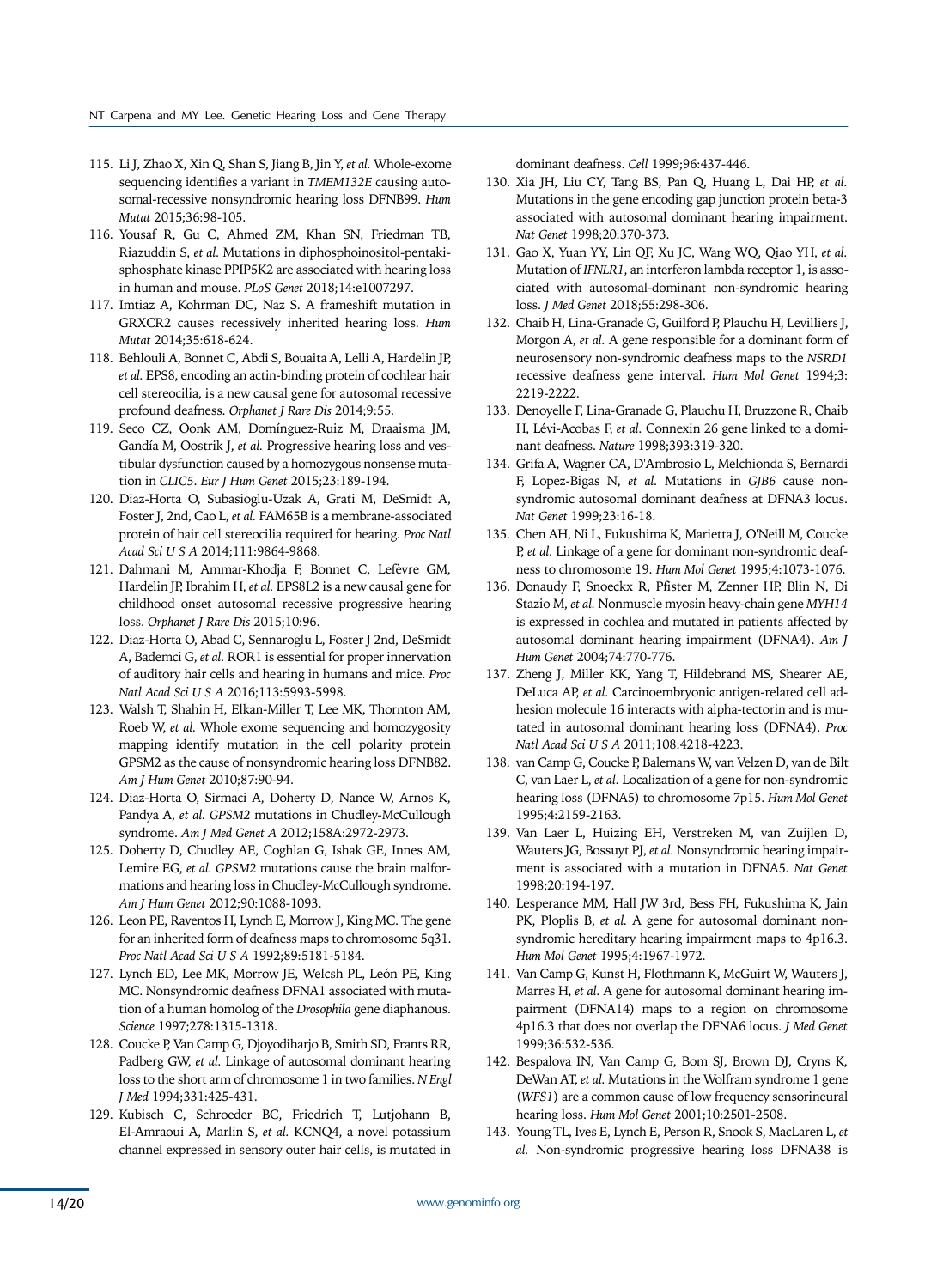caused by heterozygous missense mutation in the Wolfram syndrome gene WFS1. *Hum Mol Genet* 2001;10:2509-2514.

- 144. Fagerheim T, Nilssen O, Raeymaekers P, Brox V, Moum T, Elverland HH, *et al.* Identification of a new locus for autosomal dominant non-syndromic hearing impairment (DFNA7) in a large Norwegian family. *Hum Mol Genet* 1996;5: 1187-1191.
- 145. Wesdorp M, de Koning Gans PA, Schraders M, Oostrik J, Huynen MA, Venselaar H, *et al.* Heterozygous missense variants of *LMX1A* lead to nonsyndromic hearing impairment and vestibular dysfunction. *Hum Genet* 2018 May 12 [Epub]. https://doi.org/10.1007/s00439-018-1880-5.
- 146. Manolis EN, Yandavi N, Nadol JB Jr, Eavey RD, McKenna M, Rosenbaum S, *et al.* A gene for non-syndromic autosomal dominant progressive postlingual sensorineural hearing loss maps to chromosome 14q12-13. *Hum Mol Genet* 1996;5: 1047-1050.
- 147. Robertson NG, Lu L, Heller S, Merchant SN, Eavey RD, McKenna M, *et al.* Mutations in a novel cochlear gene cause DFNA9, a human nonsyndromic deafness with vestibular dysfunction. *Nat Genet* 1998;20:299-303.
- 148. O'Neill ME, Marietta J, Nishimura D, Wayne S, Van Camp G, Van Laer L, *et al.* A gene for autosomal dominant late-onset progressive non-syndromic hearing loss, DFNA10, maps to chromosome 6. *Hum Mol Genet* 1996;5:853-856.
- 149. Wayne S, Robertson NG, DeClau F, Chen N, Verhoeven K, Prasad S, *et al.* Mutations in the transcriptional activator EYA4 cause late-onset deafness at the DFNA10 locus. *Hum Mol Genet* 2001;10:195-200.
- 150. Tamagawa Y, Kitamura K, Ishida T, Ishikawa K, Tanaka H, Tsuji S, *et al.* A gene for a dominant form of non-syndromic sensorineural deafness (DFNA11) maps within the region containing the DFNB2 recessive deafness gene. *Hum Mol Genet* 1996;5:849-852.
- 151. Liu XZ, Walsh J, Tamagawa Y, Kitamura K, Nishizawa M, Steel KP, *et al.* Autosomal dominant non-syndromic deafness caused by a mutation in the myosin VIIA gene. *Nat Genet* 1997;17:268-269.
- 152. Brown MR, Tomek MS, Van Laer L, Smith S, Kenyon JB, Van Camp G, *et al.* A novel locus for autosomal dominant nonsyndromic hearing loss, DFNA13, maps to chromosome 6p. *Am J Hum Genet* 1997;61:924-927.
- 153. McGuirt WT, Prasad SD, Griffith AJ, Kunst HP, Green GE, Shpargel KB, *et al.* Mutations in *COL11A2* cause non-syndromic hearing loss (DFNA13). *Nat Genet* 1999;23:413-419.
- 154. Vahava O, Morell R, Lynch ED, Weiss S, Kagan ME, Ahituv N, *et al.* Mutation in transcription factor *POU4F3* associated with inherited progressive hearing loss in humans. *Science* 1998;279:1950-1954.
- 155. Fukushima K, Kasai N, Ueki Y, Nishizaki K, Sugata K, Hirakawa S, *et al.* A gene for fluctuating, progressive autosomal dominant nonsyndromic hearing loss, DFNA16, maps to chromosome 2q23-24.3. *Am J Hum Genet* 1999;65:141-150.
- 156. Lalwani AK, Luxford WM, Mhatre AN, Attaie A, Wilcox ER, Castelein CM. A new locus for nonsyndromic hereditary hearing impairment, DFNA17, maps to chromosome 22 and represents a gene for cochleosaccular degeneration. *Am J*

*Hum Genet* 1999;64:318-323.

- 157. Lalwani AK, Goldstein JA, Kelley MJ, Luxford W, Castelein CM, Mhatre AN. Human nonsyndromic hereditary deafness DFNA17 is due to a mutation in nonmuscle myosin *MYH9*. *Am J Hum Genet* 2000;67:1121-1128.
- 158. Bonsch D, Scheer P, Neumann C, Lang-Roth R, Seifert E, Storch P, *et al.* A novel locus for autosomal dominant, non-syndromic hearing impairment (DFNA18) maps to chromosome 3q22 immediately adjacent to the DM2 locus. *Eur J Hum Genet* 2001;9:165-170.
- 159. Green GE, Whitehead S, Van Camp G, Smith RJ. Identification of a new locus-DFNA19-for dominant hearing impairment. In: Molecular Biology of Hearing and Deafness Meeting, 1998 Oct 8, Bathesda, MD, USA.
- 160. Morell RJ, Friderici KH, Wei S, Elfenbein JL, Friedman TB, Fisher RA. A new locus for late-onset, progressive, hereditary hearing loss DFNA20 maps to 17q25. *Genomics* 2000; 63:1-6.
- 161. Zhu M, Yang T, Wei S, DeWan AT, Morell RJ, Elfenbein JL, *et al.* Mutations in the gamma-actin gene (ACTG1) are associated with dominant progressive deafness (DFNA20/26). *Am J Hum Genet* 2003;73:1082-1091.
- 162. van Wijk E, Krieger E, Kemperman MH, De Leenheer EM, Huygen PL, Cremers CW, *et al.* A mutation in the gamma actin 1 (ACTG1) gene causes autosomal dominant hearing loss (DFNA20/26). *J Med Genet* 2003;40:879-884.
- 163. Kunst H, Marres H, Huygen P, van Duijnhoven G, Krebsova A, van der Velde S, *et al.* Non-syndromic autosomal dominant progressive non-specific mid-frequency sensorineural hearing impairment with childhood to late adolescence onset (DFNA21). *Clin Otolaryngol Allied Sci* 2000;25:45-54.
- 164. Melchionda S, Ahituv N, Bisceglia L, Sobe T, Glaser F, Rabionet R, *et al.* MYO6, the human homologue of the gene responsible for deafness in Snell's waltzer mice, is mutated in autosomal dominant nonsyndromic hearing loss. *Am J Hum Genet* 2001;69:635-640.
- 165. Salam AA, Häfner FM, Linder TE, Spillmann T, Schinzel AA, Leal SM. A novel locus (DFNA23) for prelingual autosomal dominant nonsyndromic hearing loss maps to 14q21-q22 in a Swiss German kindred. *Am J Hum Genet* 2000;66:1984-1988.
- 166. Mosrati MA, Hammami B, Rebeh IB, Ayadi L, Dhouib L, Ben Mahfoudh K, *et al.* A novel dominant mutation in *SIX1*, affecting a highly conserved residue, result in only auditory defects in humans. *Eur J Med Genet* 2011;54:e484-488.
- 167. Häfner FM, Salam AA, Linder TE, Balmer D, Baumer A, Schinzel AA, *et al.* A novel locus (DFNA24) for prelingual nonprogressive autosomal dominant nonsyndromic hearing loss maps to 4q35-qter in a large Swiss German kindred. *Am J Hum Genet* 2000;66:1437-1442.
- 168. Greene CC, McMillan PM, Barker SE, Kurnool P, Lomax MI, Burmeister M, *et al.* DFNA25, a novel locus for dominant nonsyndromic hereditary hearing impairment, maps to 12q21-24. *Am J Hum Genet* 2001;68:254-260.
- 169. Ruel J, Emery S, Nouvian R, Bersot T, Amilhon B, Van Rybroek JM, *et al.* Impairment of SLC17A8 encoding vesicular glutamate transporter-3, VGLUT3, underlies nonsyndromic deafness DFNA25 and inner hair cell dysfunction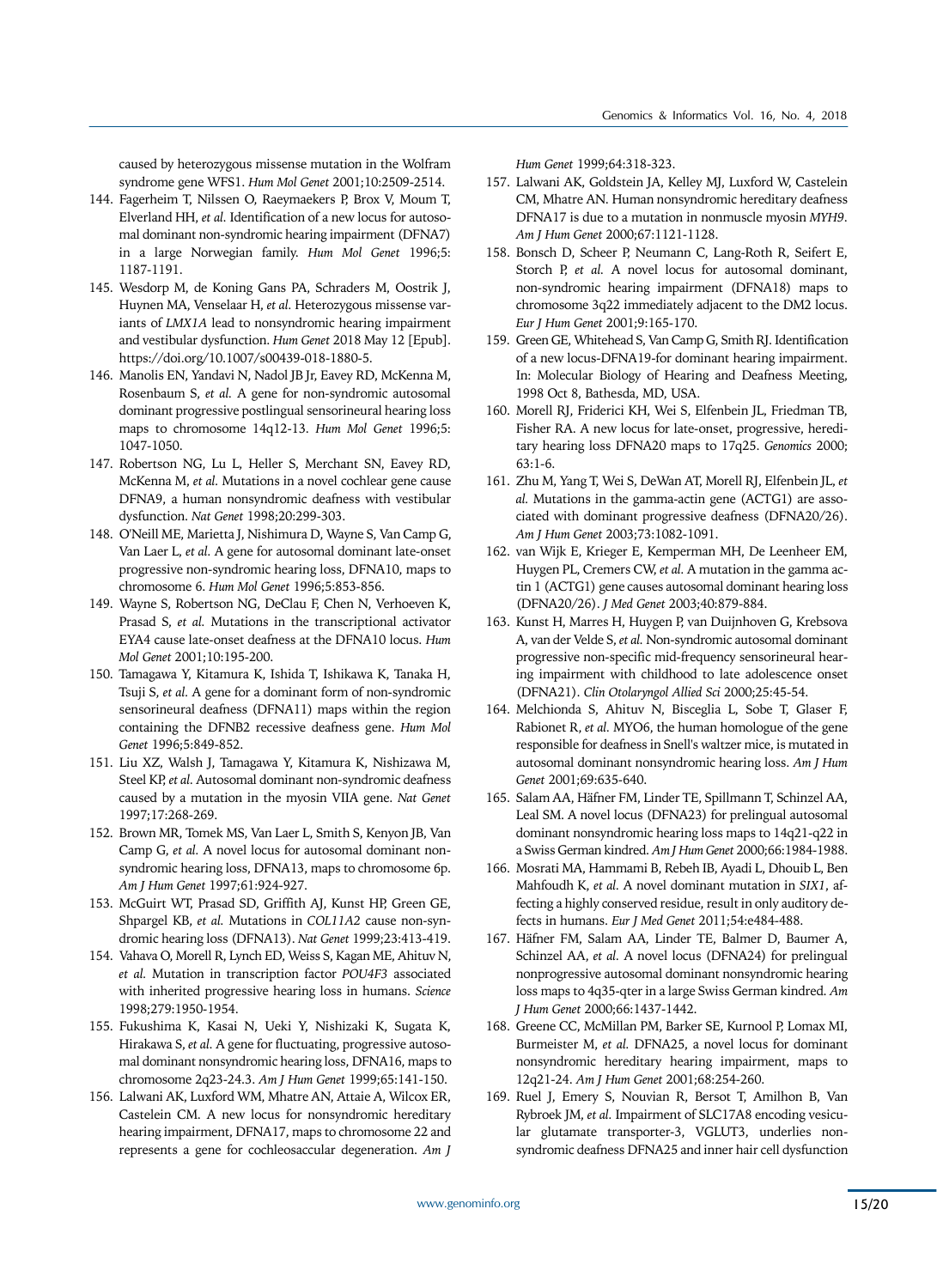in null mice. *Am J Hum Genet* 2008;83:278-292.

- 170. Nakano Y, Kelly MC, Rehman AU, Boger ET, Morell RJ, Kelley MW, *et al.* Defects in the alternative splicing-dependent regulation of REST cause deafness. *Cell* 2018;174:536-548.e521.
- 171. Peters LM, Fridell RA, Boger ET, San Agustin TB, Madeo AC, Griffith AJ, *et al.* A locus for autosomal dominant progressive non-syndromic hearing loss, DFNA27, is on chromosome 4q12-13.1. *Clin Genet* 2008;73:367-372.
- 172. Peters LM, Anderson DW, Griffith AJ, Grundfast KM, San Agustin TB, Madeo AC, *et al.* Mutation of a transcription factor, *TFCP2L3*, causes progressive autosomal dominant hearing loss, DFNA28. *Hum Mol Genet* 2002;11:2877-2885.
- 173. Mangino M, Flex E, Capon F, Sangiuolo F, Carraro E, Gualandi F, *et al.* Mapping of a new autosomal dominant nonsyndromic hearing loss locus (DFNA30) to chromosome 15q25-26. *Eur J Hum Genet* 2001;9:667-671.
- 174. Snoeckx RL, Kremer H, Ensink RJ, Flothmann K, de Brouwer A, Smith RJ, *et al.* A novel locus for autosomal dominant non-syndromic hearing loss, DFNA31, maps to chromosome 6p21.3. *J Med Genet* 2004;41:11-13.
- 175. Chatterjee A, Jalvi R, Pandey N, Rangasayee R, Anand A. A novel locus DFNA59 for autosomal dominant nonsyndromic hearing loss maps at chromosome 11p14.2-q12.3. *Hum Genet* 2009;124:669-675.
- 176. Bonsch D, Schmidt CM, Scheer P, Bohlender J, Neumann C, Am Zehnhoff-Dinnesen A, *et al.* A new gene locus for an autosomal-dominant non-syndromic hearing impairment (DFNA 33) is situated on chromosome 13q34-qter. *HNO* 2009;57:371-376.
- 177. Nakanishi H, Kawashima Y, Kurima K, Chae JJ, Ross AM, Pinto-Patarroyo G, *et al. NLRP3* mutation and cochlear autoinflammation cause syndromic and nonsyndromic hearing loss DFNA34 responsive to anakinra therapy. *Proc Natl Acad Sci U S A* 2017;114:E7766-E7775.
- 178. Booth KT, Askew JW, Talebizadeh Z, Huygen PLM, Eudy J, Kenyon J, *et al.* Splice-altering variant in *COL11A1* as a cause of nonsyndromic hearing loss DFNA37. *Genet Med* 2018 Sep 24 [Epub]. https://doi.org/10.1038/s41436-018-0285-0.
- 179. Xia J, Deng H, Feng Y, Zhang H, Pan Q, Dai H, *et al.* A novel locus for autosomal dominant nonsyndromic hearing loss identified at 5q31.1-32 in a Chinese pedigree. *J Hum Genet*  2002;47:635-640.
- 180. Abe S, Katagiri T, Saito-Hisaminato A, Usami S, Inoue Y, Tsunoda T, *et al.* Identification of CRYM as a candidate responsible for nonsyndromic deafness, through cDNA microarray analysis of human cochlear and vestibular tissues. *Am J Hum Genet* 2003;72:73-82.
- 181. Blanton SH, Liang CY, Cai MW, Pandya A, Du LL, Landa B, *et al.* A novel locus for autosomal dominant non-syndromic deafness (DFNA41) maps to chromosome 12q24-qter. *J Med Genet* 2002;39:567-570.
- 182. Yan D, Zhu Y, Walsh T, Xie D, Yuan H, Sirmaci A, *et al.* Mutation of the ATP-gated P2X(2) receptor leads to progressive hearing loss and increased susceptibility to noise. *Proc Natl Acad Sci U S A* 2013;110:2228-2233.
- 183. Flex E, Mangino M, Mazzoli M, Martini A, Migliosi V, Colosimo A, *et al.* Mapping of a new autosomal dominant

non-syndromic hearing loss locus (DFNA43) to chromosome 2p12. *J Med Genet* 2003;40:278-281.

- 184. Modamio-Høybjør S, Moreno-Pelayo MA, Mencía A, del Castillo I, Chardenoux S, Armenta D, *et al.* A novel locus for autosomal dominant nonsyndromic hearing loss (DFNA44) maps to chromosome 3q28-29. *Hum Genet* 2003;112:24-28.
- 185. Modamio-Hoybjor S, Mencia A, Goodyear R, del Castillo I, Richardson G, Moreno F, *et al.* A mutation in *CCDC50*, a gene encoding an effector of epidermal growth factor-mediated cell signaling, causes progressive hearing loss. *Am J Hum Genet* 2007;80:1076-1089.
- 186. D'Adamo P, Donaudy F, D'Eustacchio A, Di Iorio E, Melchionda S, Gasparini P. A new locus (DFNA47) for autosomal dominant non-syndromic inherited hearing loss maps to 9p21-22 in a large Italian family. *Eur J Hum Genet* 2003; 11:121-124.
- 187. D'Adamo P, Pinna M, Capobianco S, Cesarani A, D'Eustacchio A, Fogu P, *et al.* A novel autosomal dominant non-syndromic deafness locus (DFNA48) maps to 12q13-q14 in a large Italian family. *Hum Genet* 2003;112:319-320.
- 188. Donaudy F, Ferrara A, Esposito L, Hertzano R, Ben-David O, Bell RE, *et al.* Multiple mutations of MYO1A, a cochlear-expressed gene, in sensorineural hearing loss. *Am J Hum Genet*  2003;72:1571-1577.
- 189. Moreno-Pelayo MA, Modamio-Høybjør S, Mencía A, del Castillo I, Chardenoux S, Fernandez-Burriel M, *et al.* DFNA49, a novel locus for autosomal dominant non-syndromic hearing loss, maps proximal to DFNA7/DFNM1 region on chromosome 1q21-q23. *J Med Genet* 2003;40: 832-836.
- 190. Modamio-Høybjør S, Moreno-Pelayo MA, Mencía A, del Castillo I, Chardenoux S, Morais D, *et al.* A novel locus for autosomal dominant nonsyndromic hearing loss, DFNA50, maps to chromosome 7q32 between the DFNB17 and DFNB13 deafness loci. *J Med Genet* 2004;41:e14.
- 191. Mencía A1, Modamio-Høybjør S, Redshaw N, Morín M, Mayo-Merino F, Olavarrieta L, *et al.* Mutations in the seed region of human miR-96 are responsible for nonsyndromic progressive hearing loss. *Nat Genet* 2009;41:609-613.
- 192. Walsh T, Pierce SB, Lenz DR, Brownstein Z, Dagan-Rosenfeld O, Shahin H, *et al.* Genomic duplication and overexpression of TJP2/ZO-2 leads to altered expression of apoptosis genes in progressive nonsyndromic hearing loss DFNA51. *Am J Hum Genet* 2010;87:101-109.
- 193. Yan D, Ke X, Blanton SH, Ouyang XM, Pandya A, Du LL, *et al.* A novel locus for autosomal dominant non-syndromic deafness, DFNA53, maps to chromosome 14q11.2-q12. *J Med Genet* 2006;43:170-174.
- 194. Gurtler N, Kim Y, Mhatre A, Schlegel C, Mathis A, Lalwani AK. DFNA54, a third locus for low-frequency hearing loss. *J Mol Med* (*Berl*) 2004;82:775-780.
- 195. Zhao Y, Zhao F, Zong L, Zhang P, Guan L, Zhang J, *et al.* Exome sequencing and linkage analysis identified tenascin-C (TNC) as a novel causative gene in nonsyndromic hearing loss. *PLoS One* 2013;8:e69549.
- 196. Bonsch D, Schmidt CM, Scheer P, Bohlender J, Neumann C, am Zehnhoff-Dinnesen A, *et al.* A new locus for an autosomal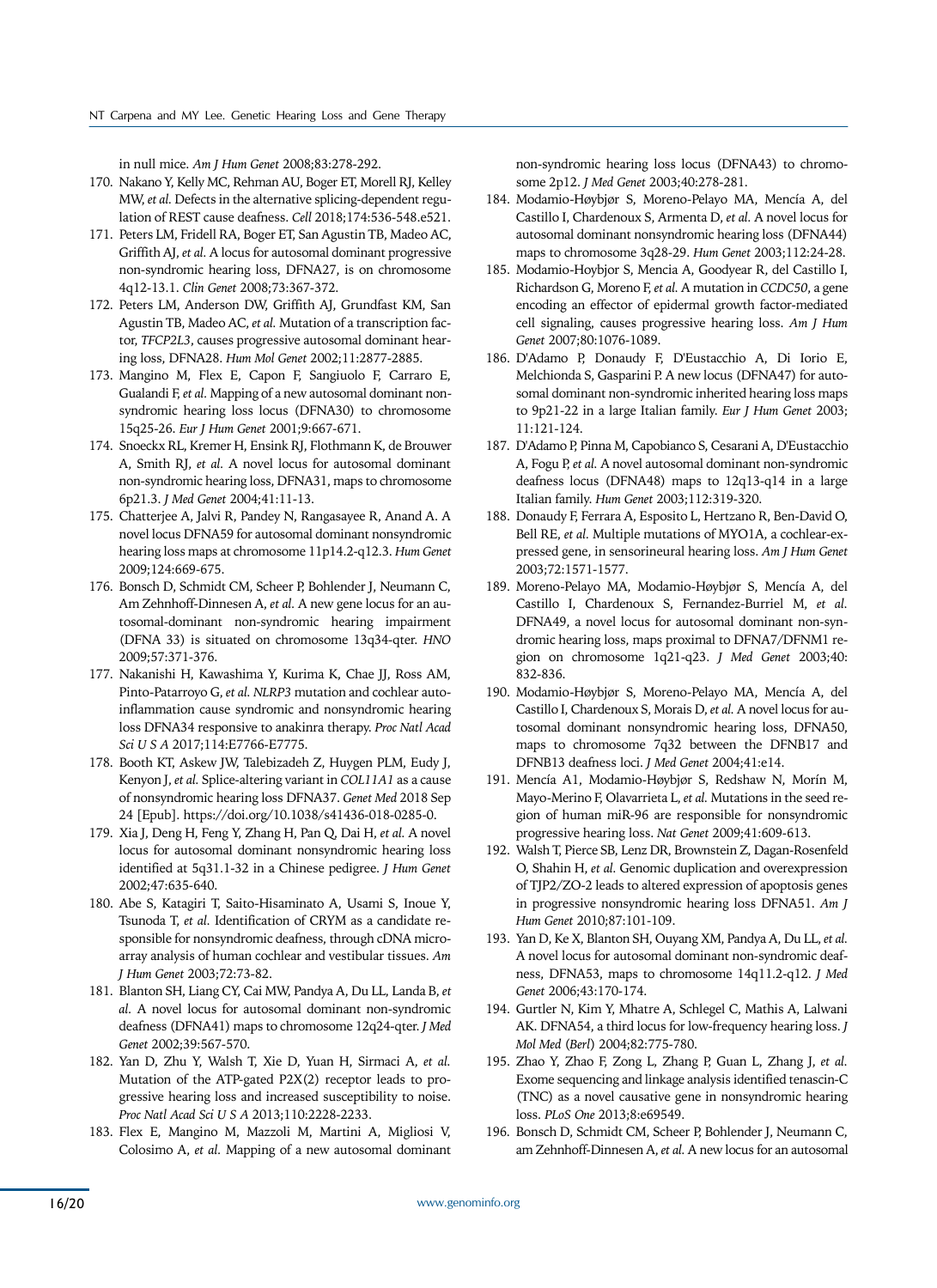dominant, non-syndromic hearing impairment (DFNA57) located on chromosome 19p13.2 and overlapping with DFNB15. *HNO* 2008;56:177-182.

- 197. Lezirovitz K, Braga MC, Thiele-Aguiar RS, Auricchio MT, Pearson PL, Otto PA, *et al.* A novel autosomal dominant deafness locus (DFNA58) maps to 2p12-p21. *Clin Genet* 2009; 75:490-493.
- 198. Ouyang XM, Yan D, Du LL. A novel locus for autosomal dominant non-syndromic hearing loss maps to chromosome 2q21.3-q24.1. In: Midwinter Meeting for the Association for Research in Otolaryngology, 2007 Feb 11-15, Denver, CO, USA.
- 199. Cheng J, Zhu Y, He S, Lu Y, Chen J, Han B, *et al.* Functional mutation of *SMAC/DIABLO*, encoding a mitochondrial proapoptotic protein, causes human progressive hearing loss DFNA64. *Am J Hum Genet* 2011;89:56-66.
- 200. Azaiez H, Booth KT, Bu F, Huygen P, Shibata SB, Shearer AE, *et al. TBC1D24* mutation causes autosomal-dominant nonsyndromic hearing loss. *Hum Mutat* 2014;35:819-823.
- 201. Nyegaard M, Rendtorff ND, Nielsen MS, Corydon TJ, Demontis D, Starnawska A, *et al.* A novel locus harbouring a functional CD164 nonsense mutation identified in a large Danish family with nonsyndromic hearing impairment. *PLoS Genet* 2015;11:e1005386.
- 202. Thoenes M, Zimmermann U, Ebermann I, Ptok M, Lewis MA, Thiele H, *et al. OSBPL2* encodes a protein of inner and outer hair cell stereocilia and is mutated in autosomal dominant hearing loss (DFNA67). *Orphanet J Rare Dis* 2015;10:15.
- 203. Azaiez H, Decker AR, Booth KT, Simpson AC, Shearer AE, Huygen PL, *et al.* HOMER2, a stereociliary scaffolding protein, is essential for normal hearing in humans and mice. *PLoS Genet* 2015;11:e1005137.
- 204. Zazo Seco C, Serrão de Castro L, van Nierop JW, Morín M, Jhangiani S, Verver EJ, *et al.* Allelic mutations of *KITLG*, encoding KIT ligand, cause asymmetric and unilateral hearing loss and Waardenburg syndrome type 2. *Am J Hum Genet* 2015;97:647-660.
- 205. Gao J, Wang Q, Dong C, Chen S, Qi Y, Liu Y. Whole exome sequencing identified *MCM2* as a novel causative gene for autosomal dominant nonsyndromic deafness in a Chinese family. *PLoS One* 2015;10:e0133522.
- 206. Eisenberger T, Di Donato N, Decker C, Delle Vedove A, Neuhaus C, Nürnberg G, *et al.* A C-terminal nonsense mutation links PTPRQ with autosomal-dominant hearing loss, DFNA73. *Genet Med* 2018;20:614-621.
- 207. Eisenberger T, Di Donato N, Baig SM, Neuhaus C, Beyer A, Decker E, *et al.* Targeted and genomewide NGS data disqualify mutations in *MYO1A*, the "DFNA48 gene", as a cause of deafness. *Hum Mutat* 2014;35:565-570.
- 208. Liu X, Han D, Li J, Han B, Ouyang X, Cheng J, *et al.* Loss-of-function mutations in the *PRPS1* gene cause a type of nonsyndromic X-linked sensorineural deafness, DFN2. *Am J Hum Genet* 2010;86:65-71.
- 209. de Kok YJ, van der Maarel SM, Bitner-Glindzicz M, Huber I, Monaco AP, Malcolm S, *et al.* Association between X-linked mixed deafness and mutations in the POU domain gene *POU3F4*. *Science* 1995;267:685-688.
- 210. Schraders M, Haas SA, Weegerink NJ, Oostrik J, Hu H, Hoefsloot LH, *et al.* Next-generation sequencing identifies mutations of *SMPX*, which encodes the small muscle protein, X-linked, as a cause of progressive hearing impairment. *Am J Hum Genet* 2011;88:628-634.
- 211. Huebner AK, Gandia M, Frommolt P, Maak A, Wicklein EM, Thiele H, *et al.* Nonsense mutations in *SMPX*, encoding a protein responsive to physical force, result in X-chromosomal hearing loss. *Am J Hum Genet* 2011;88:621-627.
- 212. del Castillo I, Villamar M, Sarduy M, Romero L, Herraiz C, Hernández FJ, *et al.* A novel locus for non-syndromic sensorineural deafness (DFN6) maps to chromosome Xp22. *Hum Mol Genet* 1996;5:1383-1387.
- 213. Zong L, Guan J, Ealy M, Zhang Q, Wang D, Wang H, *et al.* Mutations in apoptosis-inducing factor cause X-linked recessive auditory neuropathy spectrum disorder. *J Med Genet* 2015;52:523-531.
- 214. Rost S, Bach E, Neuner C, Nanda I, Dysek S, Bittner RE, *et al.* Novel form of X-linked nonsyndromic hearing loss with cochlear malformation caused by a mutation in the type IV collagen gene *COL4A6*. *Eur J Hum Genet* 2014;22:208-215.
- 215. Wang QJ, Lu CY, Li N, Rao SQ, Shi YB, Han DY, *et al.* Y-linked inheritance of non-syndromic hearing impairment in a large Chinese family. *J Med Genet* 2004;41:e80.
- 216. Bykhovskaya Y, Estivill X, Taylor K, Hang T, Hamon M, Casano RA, *et al.* Candidate locus for a nuclear modifier gene for maternally inherited deafness. *Am J Hum Genet* 2000;66: 1905-1910.
- 217. Schoen CJ, Emery SB, Thorne MC, Ammana HR, Sliwerska E, Arnett J, *et al.* Increased activity of Diaphanous homolog 3 (DIAPH3)/diaphanous causes hearing defects in humans with auditory neuropathy and in *Drosophila*. *Proc Natl Acad Sci U S A* 2010;107:13396-13401.
- 218. Kim TB, Isaacson B, Sivakumaran TA, Starr A, Keats BJ, Lesperance MM. A gene responsible for autosomal dominant auditory neuropathy (AUNA1) maps to 13q14-21. *J Med Genet* 2004;41:872-876.
- 219. Sloan-Heggen CM, Bierer AO, Shearer AE, Kolbe DL, Nishimura CJ, Frees KL, *et al.* Comprehensive genetic testing in the clinical evaluation of 1119 patients with hearing loss. *Hum Genet* 2016;135:441-450.
- 220. Hilgert N, Smith RJ, Van Camp G. Function and expression pattern of nonsyndromic deafness genes. *Curr Mol Med* 2009;9:546-564.
- 221. Mochizuki T, Lemmink HH, Mariyama M, Antignac C, Gubler MC, Pirson Y, *et al.* Identification of mutations in the alpha 3(IV) and alpha 4(IV) collagen genes in autosomal recessive Alport syndrome. *Nat Genet* 1994;8:77-81.
- 222. Barker DF, Hostikka SL, Zhou J, Chow LT, Oliphant AR, Gerken SC, *et al.* Identification of mutations in the *COL4A5*  collagen gene in Alport syndrome. *Science* 1990;248:1224-1227.
- 223. Abdelhak S, Kalatzis V, Heilig R, Compain S, Samson D, Vincent C, *et al.* A human homologue of the *Drosophila* eyes absent gene underlies branchio-oto-renal (BOR) syndrome and identifies a novel gene family. *Nat Genet* 1997;15: 157-164.
- 224. Hoskins BE, Cramer CH, Silvius D, Zou D, Raymond RM,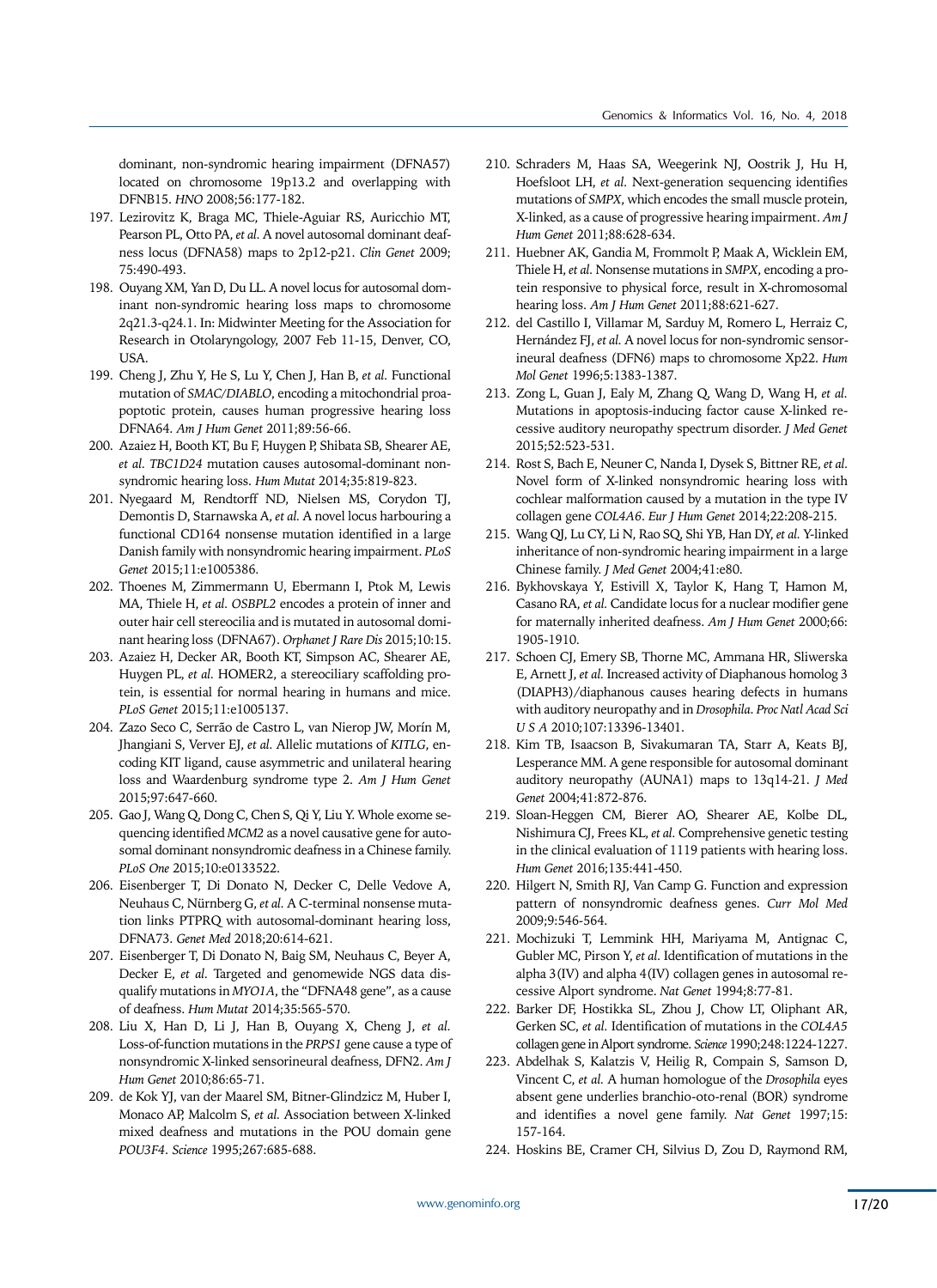Orten DJ, *et al.* Transcription factor *SIX5* is mutated in patients with branchio-oto-renal syndrome. *Am J Hum Genet* 2007;80:800-804.

- 225. Ruf RG, Berkman J, Wolf MT, Nurnberg P, Gattas M, Ruf EM, *et al.* A gene locus for branchio-otic syndrome maps to chromosome 14q21.3-q24.3. *J Med Genet* 2003;40:515-519.
- 226. Lalani SR, Safiullah AM, Molinari LM, Fernbach SD, Martin DM, Belmont JW. *SEMA3E* mutation in a patient with CHARGE syndrome. *J Med Genet* 2004;41:e94.
- 227. Vissers LE, van Ravenswaaij CM, Admiraal R, Hurst JA, de Vries BB, Janssen IM, *et al.* Mutations in a new member of the chromodomain gene family cause CHARGE syndrome. *Nat Genet* 2004;36:955-957.
- 228. Neyroud N, Tesson F, Denjoy I, Leibovici M, Donger C, Barhanin J, *et al.* A novel mutation in the potassium channel gene *KVLQT1* causes the Jervell and Lange-Nielsen cardioauditory syndrome. *Nat Genet* 1997;15:186-189.
- 229. Tyson J, Tranebjaerg L, Bellman S, Wren C, Taylor JF, Bathen J, *et al.* IsK and KvLQT1: mutation in either of the two subunits of the slow component of the delayed rectifier potassium channel can cause Jervell and Lange-Nielsen syndrome. *Hum Mol Genet* 1997;6:2179-2185.
- 230. Schulze-Bahr E, Wang Q, Wedekind H, Haverkamp W, Chen Q, Sun Y, *et al. KCNE1* mutations cause jervell and Lange-Nielsen syndrome. *Nat Genet* 1997;17:267-268.
- 231. Berger W, van de Pol D, Warburg M, Gal A, Bleeker-Wagemakers L, de Silva H, *et al.* Mutations in the candidate gene for Norrie disease. *Hum Mol Genet* 1992;1:461-465.
- 232. Chen ZY, Hendriks RW, Jobling MA, Powell JF, Breakefield XO, Sims KB, *et al.* Isolation and characterization of a candidate gene for Norrie disease. *Nat Genet* 1992;1:204-208.
- 233. Everett LA, Glaser B, Beck JC, Idol JR, Buchs A, Heyman M, *et al.* Pendred syndrome is caused by mutations in a putative sulphate transporter gene (PDS). *Nat Genet* 1997;17:411-422.
- 234. Yang T, Vidarsson H, Rodrigo-Blomqvist S, Rosengren SS, Enerback S, Smith RJ. Transcriptional control of SLC26A4 is involved in Pendred syndrome and nonsyndromic enlargement of vestibular aqueduct (DFNB4). *Am J Hum Genet*  2007;80:1055-1063.
- 235. Yang T, Gurrola JG 2nd, Wu H, Chiu SM, Wangemann P, Snyder PM, *et al.* Mutations of *KCNJ10* together with mutations of *SLC26A4* cause digenic nonsyndromic hearing loss associated with enlarged vestibular aqueduct syndrome. *Am J Hum Genet* 2009;84:651-657.
- 236. Pierce SB, Walsh T, Chisholm KM, Lee MK, Thornton AM, Fiumara A, *et al.* Mutations in the DBP-deficiency protein HSD17B4 cause ovarian dysgenesis, hearing loss, and ataxia of Perrault Syndrome. *Am J Hum Genet* 2010;87:282-288.
- 237. Jenkinson EM, Rehman AU, Walsh T, Clayton-Smith J, Lee K, Morell RJ, *et al.* Perrault syndrome is caused by recessive mutations in CLPP, encoding a mitochondrial ATP-dependent chambered protease. *Am J Hum Genet* 2013;92:605-613.
- 238. Pierce SB, Gersak K, Michaelson-Cohen R, Walsh T, Lee MK, Malach D, *et al.* Mutations in *LARS2*, encoding mitochondrial leucyl-tRNA synthetase, lead to premature ovarian failure and hearing loss in Perrault syndrome. *Am J Hum Genet*  2013;92:614-620.
- 239. Morino H, Pierce SB, Matsuda Y, Walsh T, Ohsawa R, Newby M, *et al.* Mutations in Twinkle primase-helicase cause Perrault syndrome with neurologic features. *Neurology* 2014; 83:2054-2061.
- 240. Chatzispyrou IA, Alders M, Guerrero-Castillo S, Zapata Perez R, Haagmans MA, Mouchiroud L, *et al.* A homozygous missense mutation in *ERAL1*, encoding a mitochondrial rRNA chaperone, causes Perrault syndrome. *Hum Mol Genet* 2017;26:2541-2550.
- 241. Ahmad NN, Ala-Kokko L, Knowlton RG, Jimenez SA, Weaver EJ, Maguire JI, *et al.* Stop codon in the procollagen II gene (*COL2A1*) in a family with the Stickler syndrome (arthro-ophthalmopathy). *Proc Natl Acad Sci U S A* 1991;88: 6624-6627.
- 242. Richards AJ, Yates JR, Williams R, Payne SJ, Pope FM, Scott JD, *et al.* A family with Stickler syndrome type 2 has a mutation in the *COL11A1* gene resulting in the substitution of glycine 97 by valine in alpha 1 (XI) collagen. *Hum Mol Genet* 1996;5:1339-1343.
- 243. Vikkula M, Mariman EC, Lui VC, Zhidkova NI, Tiller GE, Goldring MB, *et al.* Autosomal dominant and recessive osteochondrodysplasias associated with the COL11A2 locus. *Cell* 1995;80:431-437.
- 244. Van Camp G, Snoeckx RL, Hilgert N, van den Ende J, Fukuoka H, Wagatsuma M, *et al.* A new autosomal recessive form of Stickler syndrome is caused by a mutation in the *COL9A1* gene. *Am J Hum Genet* 2006;79:449-457.
- 245. Baker S, Booth C, Fillman C, Shapiro M, Blair MP, Hyland JC, *et al.* A loss of function mutation in the *COL9A2* gene causes autosomal recessive Stickler syndrome. *Am J Med Genet A*  2011;155A:1668-1672.
- 246. Positional cloning of a gene involved in the pathogenesis of Treacher Collins syndrome. The Treacher Collins Syndrome Collaborative Group. *Nat Genet* 1996;12:130-136.
- 247. Dauwerse JG, Dixon J, Seland S, Ruivenkamp CA, van Haeringen A, Hoefsloot LH, *et al.* Mutations in genes encoding subunits of RNA polymerases I and III cause Treacher Collins syndrome. *Nat Genet* 2011;43:20-22.
- 248. Weil D, Blanchard S, Kaplan J, Guilford P, Gibson F, Walsh J, *et al.* Defective myosin VIIA gene responsible for Usher syndrome type 1B. *Nature* 1995;374:60-61.
- 249. Verpy E, Leibovici M, Zwaenepoel I, Liu XZ, Gal A, Salem N, *et al.* A defect in harmonin, a PDZ domain-containing protein expressed in the inner ear sensory hair cells, underlies Usher syndrome type 1C. *Nat Genet* 2000;26:51-55.
- 250. Bolz H, von Brederlow B, Ramírez A, Bryda EC, Kutsche K, Nothwang HG, *et al.* Mutation of *CDH23*, encoding a new member of the cadherin gene family, causes Usher syndrome type 1D. *Nat Genet* 2001;27:108-112.
- 251. Ahmed ZM, Riazuddin S, Bernstein SL, Ahmed Z, Khan S, Griffith AJ, *et al.* Mutations of the protocadherin gene *PCDH15* cause Usher syndrome type 1F. *Am J Hum Genet* 2001;69:25-34.
- 252. Weil D, El-Amraoui A, Masmoudi S, Mustapha M, Kikkawa Y, Lainé S, *et al.* Usher syndrome type I G (*USH1G*) is caused by mutations in the gene encoding SANS, a protein that associates with the USH1C protein, harmonin. *Hum Mol Genet*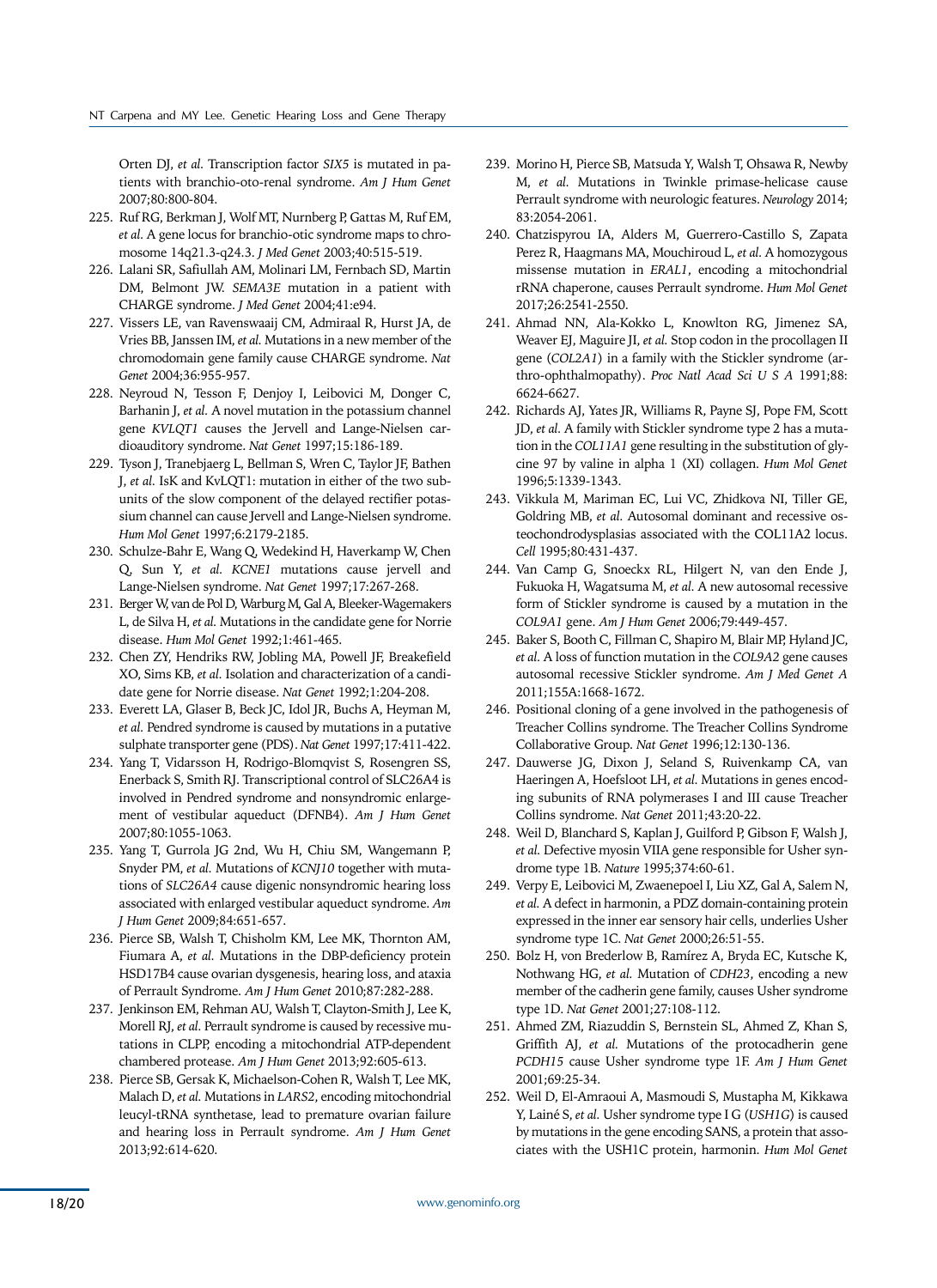2003;12:463-471.

- 253. Ahmed ZM, Riazuddin S, Khan SN, Friedman PL, Riazuddin S, Friedman TB. USH1H, a novel locus for type I Usher syndrome, maps to chromosome 15q22-23. *Clin Genet* 2009; 75:86-91.
- 254. Eudy JD, Weston MD, Yao S, Hoover DM, Rehm HL, Ma-Edmonds M, *et al.* Mutation of a gene encoding a protein with extracellular matrix motifs in Usher syndrome type IIa. *Science* 1998;280:1753-1757.
- 255. Weston MD, Luijendijk MW, Humphrey KD, Moller C, Kimberling WJ. Mutations in the *VLGR1* gene implicate G-protein signaling in the pathogenesis of Usher syndrome type II. *Am J Hum Genet* 2004;74:357-366.
- 256. Ebermann I, Scholl HP, Charbel Issa P, Becirovic E, Lamprecht J, Jurklies B, *et al.* A novel gene for Usher syndrome type 2: mutations in the long isoform of whirlin are associated with retinitis pigmentosa and sensorineural hearing loss. *Hum Genet* 2007;121:203-211.
- 257. Joensuu T, Hamalainen R, Yuan B, Johnson C, Tegelberg S, Gasparini P, *et al.* Mutations in a novel gene with transmembrane domains underlie Usher syndrome type 3. *Am J Hum Genet* 2001;69:673-684.
- 258. Bondurand N, Kuhlbrodt K, Pingault V, Enderich J, Sajus M, Tommerup N, *et al.* A molecular analysis of the yemenite deaf-blind hypopigmentation syndrome: SOX10 dysfunction causes different neurocristopathies. *Hum Mol Genet* 1999;8: 1785-1789.
- 259. Tassabehji M, Newton VE, Read AP. Waardenburg syndrome type 2 caused by mutations in the human microphthalmia (*MITF*) gene. *Nat Genet* 1994;8:251-255.
- 260. Sánchez-Martín M, Rodríguez-García A, Pérez-Losada J, Sagrera A, Read AP, Sánchez-García I. SLUG (SNAI2) deletions in patients with Waardenburg disease. *Hum Mol Genet* 2002;11:3231-3236.
- 261. Bondurand N, Dastot-Le Moal F, Stanchina L, Collot N, Baral V, Marlin S, *et al.* Deletions at the *SOX10* gene locus cause Waardenburg syndrome types 2 and 4. *Am J Hum Genet* 2007;81:1169-1185.
- 262. Zlotogora J, Lerer I, Bar-David S, Ergaz Z, Abeliovich D. Homozygosity for Waardenburg syndrome. *Am J Hum Genet* 1995;56:1173-1178.
- 263. Attié T, Till M, Pelet A, Amiel J, Edery P, Boutrand L, *et al.* Mutation of the endothelin-receptor B gene in Waardenburg-Hirschsprung disease. *Hum Mol Genet* 1995;4:2407-2409.
- 264. Edery P, Attié T, Amiel J, Pelet A, Eng C, Hofstra RM, *et al.* Mutation of the endothelin-3 gene in the Waardenburg-Hirschsprung disease (Shah-Waardenburg syndrome). *Nat Genet* 1996;12:442-444.
- 265. Pingault V, Bondurand N, Kuhlbrodt K, Goerich DE, Préhu MO, Puliti A, *et al.* SOX10 mutations in patients with Waardenburg-Hirschsprung disease. *Nat Genet* 1998;18: 171-173.
- 266. Robertson NG, Khetarpal U, Gutiérrez-Espeleta GA, Bieber FR, Morton CC. Isolation of novel and known genes from a human fetal cochlear cDNA library using subtractive hybridization and differential screening. *Genomics* 1994;23:42-50.
- 267. Sakuma N, Moteki H, Takahashi M, Nishio SY, Arai Y,

Yamashita Y, *et al.* An effective screening strategy for deafness in combination with a next-generation sequencing platform: a consecutive analysis. *J Hum Genet* 2016;61:253-261.

- 268. Liu H, Hao J, Li KS. Current strategies for drug delivery to the inner ear. *Acta Pharm Sin B* 2013;3:86-96.
- 269. Lee MY, Kurioka T, Nelson MM, Prieskorn DM, Swiderski DL, Takada Y, *et al.* Viral-mediated Ntf3 overexpression disrupts innervation and hearing in nondeafened guinea pig cochleae. *Mol Ther Methods Clin Dev* 2016;3:16052.
- 270. Takada Y, Takada T, Lee MY, Swiderski DL, Kabara LL, Dolan DF, *et al.* Ototoxicity-induced loss of hearing and inner hair cells is attenuated by *HSP70* gene transfer. *Mol Ther Methods Clin Dev* 2015;2:15019.
- 271. Akil O, Seal RP, Burke K, Wang C, Alemi A, During M, *et al.* Restoration of hearing in the VGLUT3 knockout mouse using virally mediated gene therapy. *Neuron* 2012;75:283-293.
- 272. Chien WW, Isgrig K, Roy S, Belyantseva IA, Drummond MC, May LA, *et al.* Gene therapy restores hair cell stereocilia morphology in inner ears of deaf whirler mice. *Mol Ther*  2016;24:17-25.
- 273. Geschwind MD, Hartnick CJ, Liu W, Amat J, Van De Water TR, Federoff HJ. Defective HSV-1 vector expressing BDNF in auditory ganglia elicits neurite outgrowth: model for treatment of neuron loss following cochlear degeneration. *Hum Gene Ther* 1996;7:173-182.
- 274. Izumikawa M, Minoda R, Kawamoto K, Abrashkin KA, Swiderski DL, Dolan DF, *et al.* Auditory hair cell replacement and hearing improvement by Atoh1 gene therapy in deaf mammals. *Nat Med* 2005;11:271-276.
- 275. Kawamoto K, Ishimoto S, Minoda R, Brough DE, Raphael Y. Math1 gene transfer generates new cochlear hair cells in mature guinea pigs in vivo. *J Neurosci* 2003;23:4395-4400.
- 276. Pan B, Askew C, Galvin A, Heman-Ackah S, Asai Y, Indzhykulian AA, *et al.* Gene therapy restores auditory and vestibular function in a mouse model of Usher syndrome type 1c. *Nat Biotechnol* 2017;35:264-272.
- 277. Pietola L, Aarnisalo AA, Joensuu J, Pellinen R, Wahlfors J, Jero J. HOX-GFP and WOX-GFP lentivirus vectors for inner ear gene transfer. *Acta Otolaryngol* 2008;128:613-620.
- 278. Schlecker C, Praetorius M, Brough DE, Presler RG Jr, Hsu C, Plinkert PK, *et al.* Selective atonal gene delivery improves balance function in a mouse model of vestibular disease. *Gene Ther* 2011;18:884-890.
- 279. Shibata SB, Di Pasquale G, Cortez SR, Chiorini JA, Raphael Y. Gene transfer using bovine adeno-associated virus in the guinea pig cochlea. *Gene Ther* 2009;16:990-997.
- 280. Staecker H, Liu W, Malgrange B, Lefebvre PP, Van De Water TR. Vector-mediated delivery of bcl-2 prevents degeneration of auditory hair cells and neurons after injury. *ORL J Otorhinolaryngol Relat Spec* 2007;69:43-50.
- 281. Raphael Y, Frisancho JC, Roessler BJ. Adenoviral-mediated gene transfer into guinea pig cochlear cells *in vivo*. *Neurosci Lett* 1996;207:137-141.
- 282. Yagi M, Magal E, Sheng Z, Ang KA, Raphael Y. Hair cell protection from aminoglycoside ototoxicity by adenovirusmediated overexpression of glial cell line-derived neurotrophic factor. *Hum Gene Ther* 1999;10:813-823.